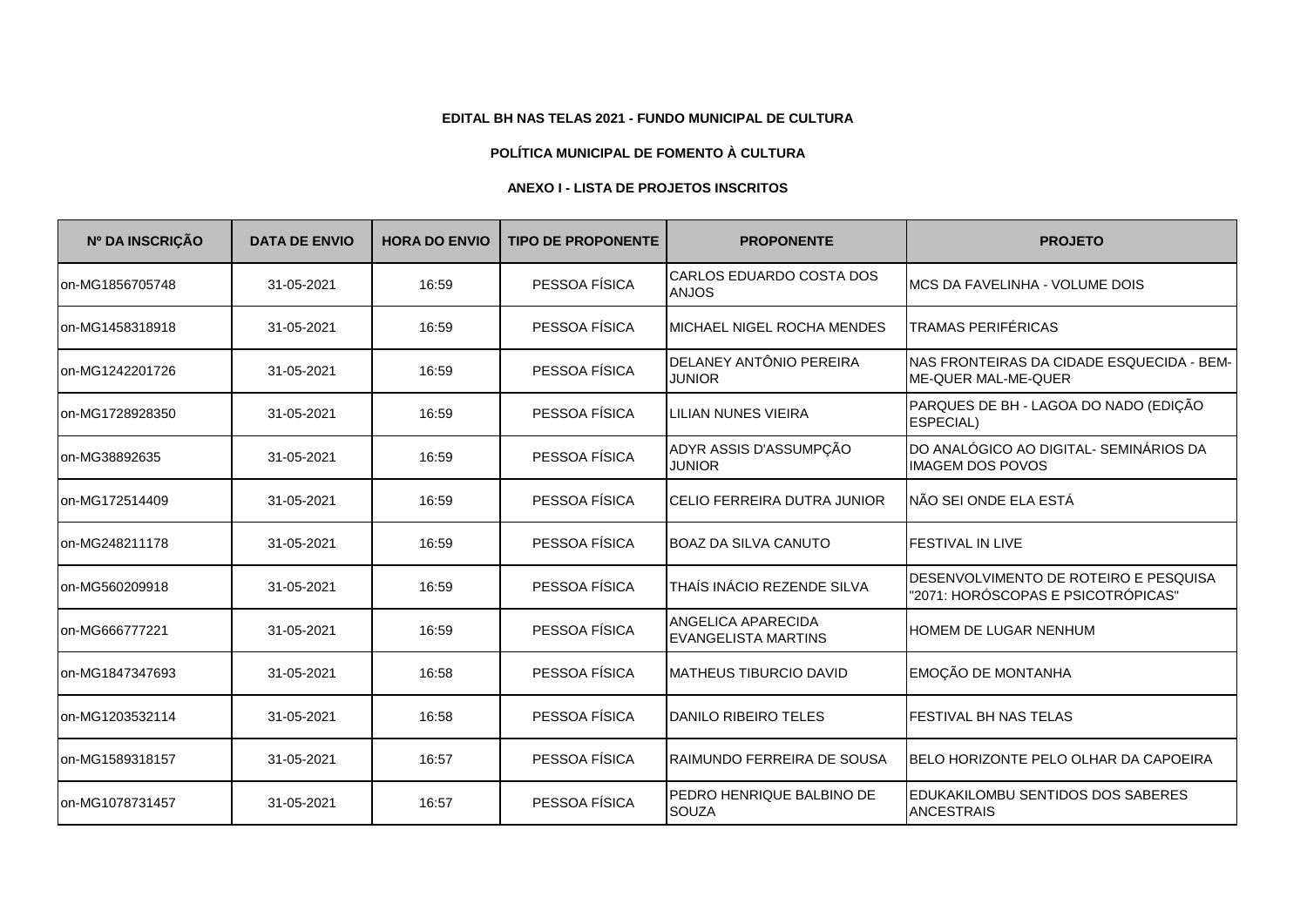| Nº DA INSCRIÇÃO | <b>DATA DE ENVIO</b> | <b>HORA DO ENVIO</b> | <b>TIPO DE PROPONENTE</b> | <b>PROPONENTE</b>                               | <b>PROJETO</b>                                              |
|-----------------|----------------------|----------------------|---------------------------|-------------------------------------------------|-------------------------------------------------------------|
| on-MG1841961971 | 31-05-2021           | 16:57                | PESSOA FÍSICA             | <b>GUILHERME MOREIRA JARDIM</b>                 | <b>CAUBÓI MISTERIOSO</b>                                    |
| on-MG456416457  | 31-05-2021           | 16:56                | PESSOA FÍSICA             | IGOR DE OLIVEIRA SILVA                          | <b>URRO</b>                                                 |
| on-MG284186679  | 31-05-2021           | 16:56                | PESSOA FÍSICA             | ALISON RODRIGO SANTOS RIBEIRO                   | SAMBA DE BELO HORIZONTE AOS OLHOS DE UM<br><b>TONINHO</b>   |
| on-MG1541409194 | 31-05-2021           | 16:56                | PESSOA FÍSICA             | <b>LUCAS RAIMUNDO</b>                           | <b>CIDADE RITUAL</b>                                        |
| on-MG487009243  | 31-05-2021           | 16:54                | PESSOA FÍSICA             | BRUNO DE FIGUEIREDO E SILVA                     | A CURA                                                      |
| on-MG1369899435 | 31-05-2021           | 16:53                | PESSOA FÍSICA             | SILVIA MARIA SOARES NEGRAO<br><b>DA FONSECA</b> | CATIBIRIBOLAS - ANIMAÇÃO INFANTIL                           |
| on-MG332338557  | 31-05-2021           | 16:52                | PESSOA FÍSICA             | ÂNGELO HENRIQUE DE SOUZA<br><b>COSTA</b>        | PRODUÇÃO DO JOGO DIGITAL PARA MOBILE<br>(CHROMA HUNTER)     |
| on-MG414010426  | 31-05-2021           | 16:52                | PESSOA FÍSICA             | MATHEUS ARAUJO BONGIOVANI<br><b>BATISTA</b>     | <b>EXPECTATIVA</b>                                          |
| on-MG1281588884 | 31-05-2021           | 16:52                | PESSOA FÍSICA             | ANA GABRIELA DE SOUZA MORAIS                    | <b>QUIZ CULT</b>                                            |
| on-MG854003576  | 31-05-2021           | 16:51                | PESSOA FÍSICA             | MATHEUS BECHALANI DOS<br><b>SANTOS</b>          | <b>BHNASPEDRAS</b>                                          |
| on-MG1046152206 | 31-05-2021           | 16:51                | PESSOA FÍSICA             | MARCELLA JACQUES GUIMARÃES                      | PAVILHÃO DAS SEREIAS                                        |
| on-MG1109536438 | 31-05-2021           | 16:51                | PESSOA FÍSICA             | ANDRESSA FRANÇA CAETANO<br><b>BATISTA</b>       | PROCURA-SE UM AMOR PARA POLI                                |
| on-MG345837318  | 31-05-2021           | 16:50                | PESSOA FÍSICA             | <b>WASHINGTON BARBOSA DE</b><br><b>OLIVEIRA</b> | GRAVAÇÃO DO FILME "BABI DE OLIVEIRA" - A<br>FORÇA DA MULHER |
| on-MG1632896129 | 31-05-2021           | 16:50                | PESSOA FÍSICA             | JEOVANA MARIA FERREIRA DUTRA PASSADOURO         |                                                             |
| on-MG1996489824 | 31-05-2021           | 16:49                | PESSOA FÍSICA             | ANDREA ADELINA VIEIRA SANTOS                    | LAKAY MWEN                                                  |
| on-MG797011360  | 31-05-2021           | 16:49                | PESSOA FÍSICA             | DEBORA DE VIVEIROS PEREIRA                      | <b>VESTÍGIO</b>                                             |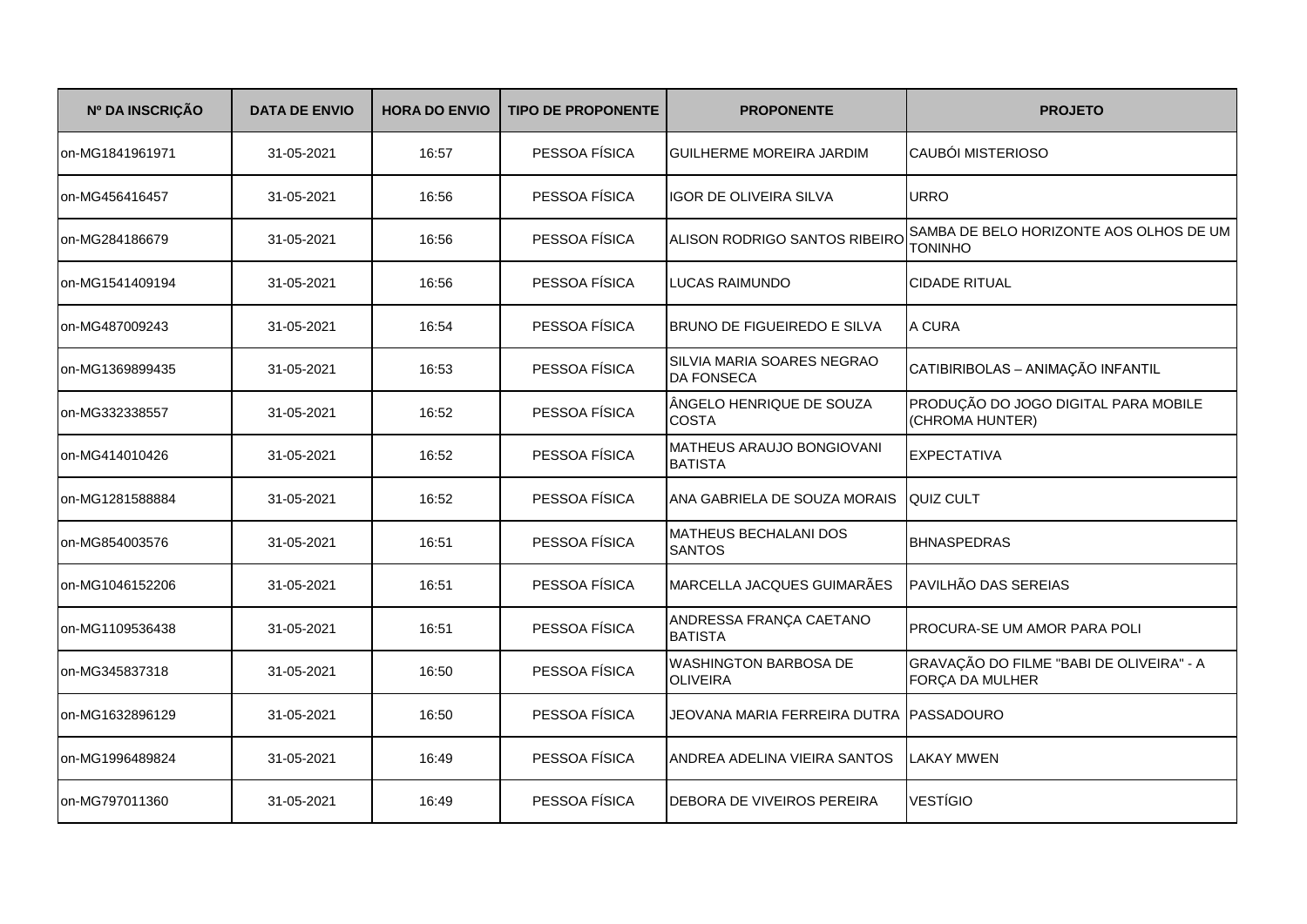| Nº DA INSCRIÇÃO | <b>DATA DE ENVIO</b> | <b>HORA DO ENVIO</b> | <b>TIPO DE PROPONENTE</b> | <b>PROPONENTE</b>                                           | <b>PROJETO</b>                                                    |
|-----------------|----------------------|----------------------|---------------------------|-------------------------------------------------------------|-------------------------------------------------------------------|
| on-MG1993540089 | 31-05-2021           | 16:49                | PESSOA FÍSICA             | JÉSSICA PARREIRAS MARROQUES                                 | LAS ENCANTADAS LAVADEIRAS DE ALMENARA                             |
| on-MG403658163  | 31-05-2021           | 16:49                | PESSOA FÍSICA             | MARISA MERLO DE PAULA                                       | EU, EMPRESA                                                       |
| on-MG556738643  | 31-05-2021           | 16:47                | PESSOA FÍSICA             | MOHARA MAGALHÃES VILLAÇA                                    | A SAIDEIRA                                                        |
| on-MG1011034856 | 31-05-2021           | 16:46                | PESSOA FÍSICA             | NICOLE GONÇALVES DA COSTA                                   | "3 ATOS DO MESMO TEMA"                                            |
| on-MG422211819  | 31-05-2021           | 16:46                | PESSOA FÍSICA             | CAIO RIBEIRO PARANHOS                                       | <b>PROGRAMA FOGO BAIXO</b>                                        |
| on-MG966416238  | 31-05-2021           | 16:45                | PESSOA FÍSICA             | LAURA CLEMESHA COGGIOLA                                     | <b>UMNUM</b>                                                      |
| on-MG1401888099 | 31-05-2021           | 16:45                | PESSOA FÍSICA             | JOÃO BATISTA MELO DOS SANTOS A LANTERNA MÁGICA              |                                                                   |
| on-MG813972202  | 31-05-2021           | 16:43                | PESSOA FÍSICA             | ÁLVARO ANDRADE ALVES                                        | NANUQUE DO NORTE DE MINAS GERAIS                                  |
| on-MG952187212  | 31-05-2021           | 16:42                | PESSOA FÍSICA             | JOÃO FLÁVIO FLORES DE ARAÚJO                                | <b>QUÍMIKOS</b>                                                   |
| on-MG750410491  | 31-05-2021           | 16:42                | PESSOA FÍSICA             | FELIPE CANÊDO FIGUEIREDO                                    | <b>MÃE GENTIL</b>                                                 |
| on-MG955669780  | 31-05-2021           | 16:41                | PESSOA FÍSICA             | ÁGATHA DE ARAÚJO ANDRADE                                    | CÉU TEM QUE TER PASSARINHOS                                       |
| on-MG1298861993 | 31-05-2021           | 16:40                | PESSOA FÍSICA             | FRANZ GALVÃO COSTA PIRAGIBE                                 | DARTAGNAM DE DUMAS                                                |
| on-MG876556495  | 31-05-2021           | 16:39                | PESSOA FÍSICA             | SERGIO BARBOZA DA SILVA<br>JUNIOR                           | <b>CULTURA PARA AS RUAS</b>                                       |
| on-MG994994562  | 31-05-2021           | 16:38                | PESSOA FÍSICA             | DJALMA RAMALHO GONÇALVES                                    | POR QUE A ONÇA SE PINTOU?                                         |
| on-MG938156180  | 31-05-2021           | 16:38                | PESSOA FÍSICA             | SARTRE SILVA E SOUZA                                        | PRODUÇÃO DO CURTA-METRAGEM DE<br>ANIMAÇÃO 2D "OPINIÕES JILÓGICAS" |
| on-MG1465734880 | 31-05-2021           | 16:38                | PESSOA FÍSICA             | <b>ISADORA CANELA MARTINS</b><br><b>MARTINS DE CARVALHO</b> | <b>MARÇO</b>                                                      |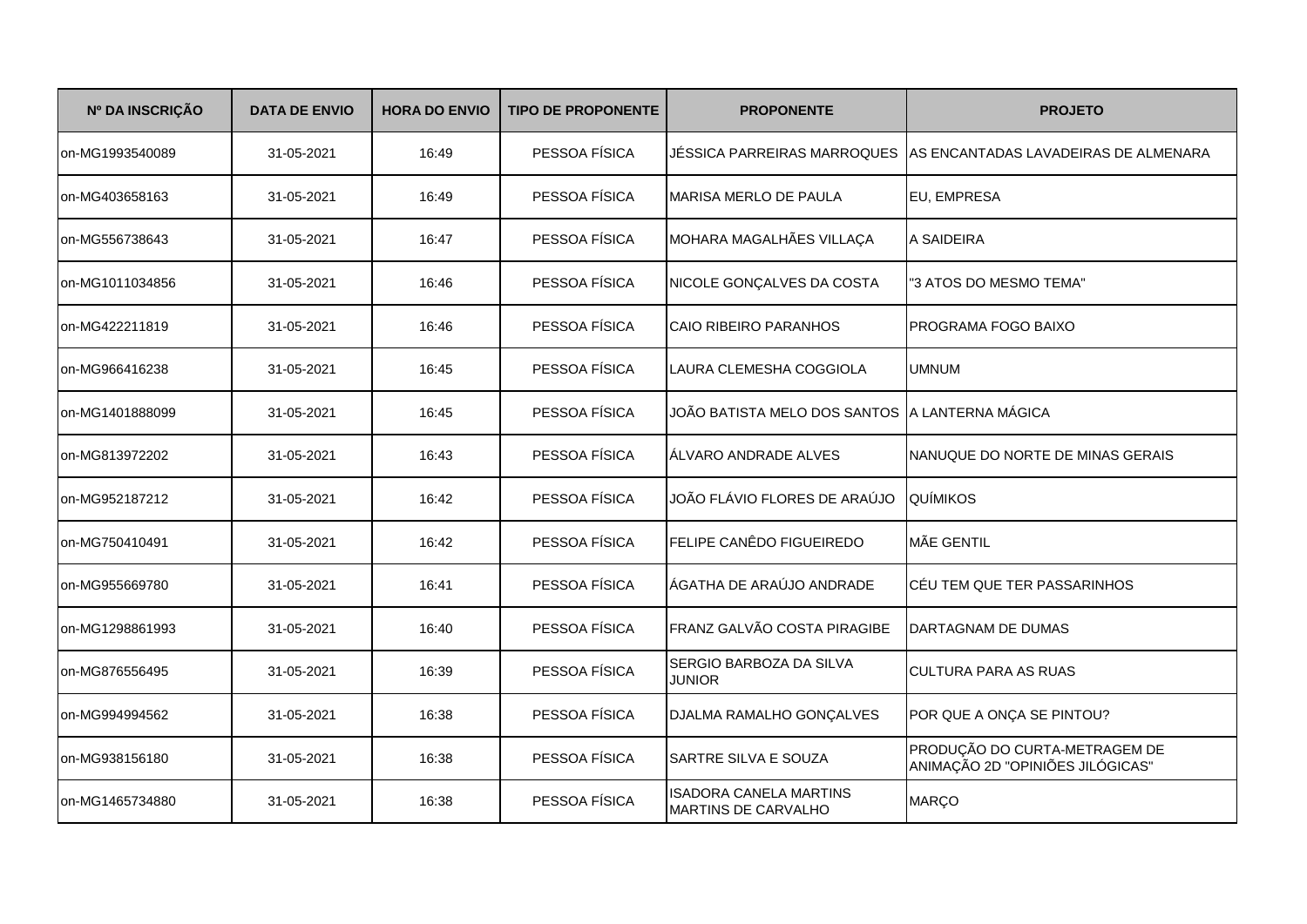| Nº DA INSCRIÇÃO | <b>DATA DE ENVIO</b> | <b>HORA DO ENVIO</b> | <b>TIPO DE PROPONENTE</b> | <b>PROPONENTE</b>                                      | <b>PROJETO</b>                                                                                         |
|-----------------|----------------------|----------------------|---------------------------|--------------------------------------------------------|--------------------------------------------------------------------------------------------------------|
| on-MG799164176  | 31-05-2021           | 16:37                | PESSOA FÍSICA             | HÉRLEN FRANCISCA ROMÃO                                 | 3ª MOSTRA "NEGRITUDE EM PAUTA NO<br>AUDIOVISUAL                                                        |
| on-MG757234685  | 31-05-2021           | 16:36                | PESSOA FÍSICA             | QUEZIA MARA ARGENTINO<br>FERREIRA RAMALHO              | PRA SEMPRE BAOBÀ                                                                                       |
| on-MG69148570   | 31-05-2021           | 16:36                | PESSOA FÍSICA             | <b>LEONARDO AYRES FURTADO</b>                          | O VELHO MAQUINISTA                                                                                     |
| on-MG2050387506 | 31-05-2021           | 16:36                | PESSOA FÍSICA             | BEATRIZ AYUMI WATANABE                                 | BOUVÓ: PRESENTE DE GREGO                                                                               |
| on-MG480345867  | 31-05-2021           | 16:35                | PESSOA FÍSICA             | VANESSA LORENA ANASTÁCIO                               | GRUPO MOVÊNCIA: PESQUISA EM CONTAÇÃO<br>DE HISTÓRIA E NARRATIVA-POÉTICOVISUAL-<br><b>AUDIODESCRITA</b> |
| on-MG2067407615 | 31-05-2021           | 16:34                | PESSOA FÍSICA             | <b>FREDERICO PEQUENO NOGUEIRA</b>                      | <b>OUTROS TEMPEIROS</b>                                                                                |
| on-MG379545733  | 31-05-2021           | 16:34                | PESSOA FÍSICA             | <b>RENATO HENRIQUE DIAS SILVEIRA</b>                   | <b>ICINEMA BRASILEIRO EM FOCO</b>                                                                      |
| on-MG201789053  | 31-05-2021           | 16:34                | PESSOA FÍSICA             | <b>MATHEUS AUGUSTO LANES</b><br><b>GONÇALVES</b>       | <b>B. L. U.</b>                                                                                        |
| on-MG706567538  | 31-05-2021           | 16:34                | PESSOA FÍSICA             | FÁBIO RESENDE DOS SANTOS                               | MINI FESTIVAL DE WEBFILM 2021                                                                          |
| on-MG1387608873 | 31-05-2021           | 16:33                | PESSOA FÍSICA             | <b>GERALDO WAGNER FERREIRA</b><br><b>BARÃO FONSECA</b> | LAVRA                                                                                                  |
| on-MG365110665  | 31-05-2021           | 16:33                | PESSOA FÍSICA             | MÁRCIO EUSTÁQUIO ANTUNES DE<br><b>SOUZA</b>            | MUXIMA!                                                                                                |
| on-MG1111964314 | 31-05-2021           | 16:32                | PESSOA FÍSICA             | <b>GUILHERME HENRIQUE VIEIRA</b><br><b>MARQUES</b>     | FESTIVAL ALQUIMIA POÉTICA                                                                              |
| on-MG936073699  | 31-05-2021           | 16:32                | PESSOA FÍSICA             | <b>RAQUEL LADEIRA</b>                                  | "MULHER, LOGO MÃE?"                                                                                    |
| on-MG1365202816 | 31-05-2021           | 16:31                | PESSOA FÍSICA             | JÉSSICA DAYANA ALVES ARAUJO                            | JE\$\$ YONICA, UM FILME MUSICAL ELETRÔNICO<br>LGBTQIAP+                                                |
| on-MG27264174   | 31-05-2021           | 16:29                | PESSOA FÍSICA             | <b>IGOR SANTOS BASTOS</b>                              | <b>ILHA DO LIXO</b>                                                                                    |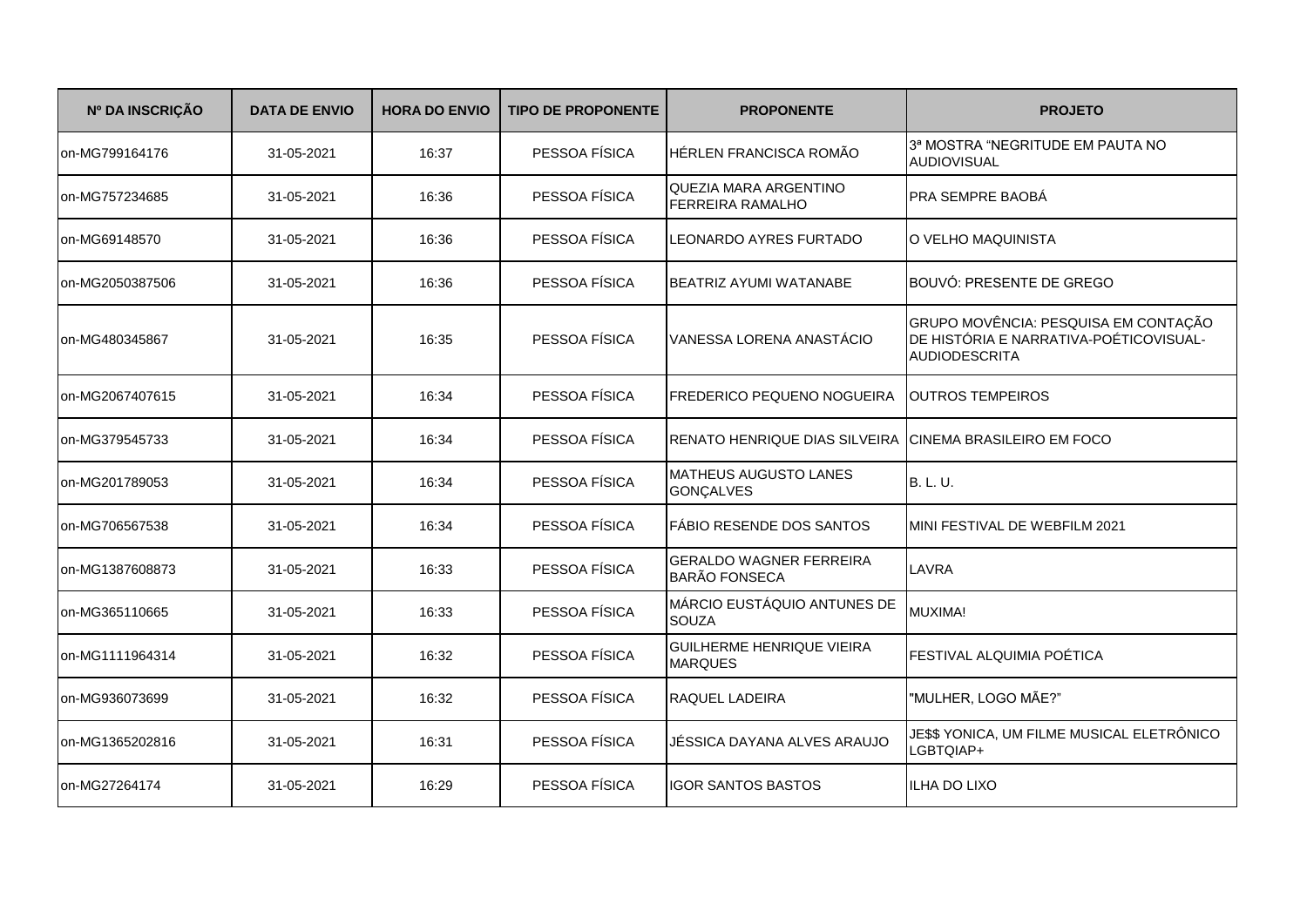| Nº DA INSCRIÇÃO | <b>DATA DE ENVIO</b> | <b>HORA DO ENVIO</b> | <b>TIPO DE PROPONENTE</b> | <b>PROPONENTE</b>                                      | <b>PROJETO</b>                                                                                                   |
|-----------------|----------------------|----------------------|---------------------------|--------------------------------------------------------|------------------------------------------------------------------------------------------------------------------|
| on-MG308370057  | 31-05-2021           | 16:29                | PESSOA FÍSICA             | BRENO HENRIQUE DE ALMEIDA<br><b>ROCHA</b>              | AS MÃES E OS SEUS MORTOS                                                                                         |
| on-MG1375686007 | 31-05-2021           | 16:26                | PESSOA FÍSICA             | ANA LUIZA NOLLI MERRIGHI                               | FLOWER POWER MULHERES DE BH: VOZ E<br><b>MOVIMENTO</b>                                                           |
| on-MG414870222  | 31-05-2021           | 16:26                | PESSOA FÍSICA             | LEONARDO GUIMARÃES RABELO<br><b>DO AMARAL</b>          | <b>PARAR É MORRER</b>                                                                                            |
| on-MG26822579   | 31-05-2021           | 16:25                | PESSOA FÍSICA             | KYRIA KARINNE SALVADOR<br><b>RODRIGUES</b>             | A CERÂMICA EM MINAS GERAIS POR ERLI<br><b>FANTINI</b>                                                            |
| on-MG86391833   | 31-05-2021           | 16:24                | PESSOA FÍSICA             | IARA NILZA DE LOURDES BRITTO<br>MARQUES OLIVEIRA BOSON | CURTA-METRAGEM "SOB O MESMO CÉU" POR<br><b>MATHEUS DE PAULA.</b>                                                 |
| on-MG475679357  | 31-05-2021           | 16:23                | PESSOA FÍSICA             | AIANO BEMFICA MINEIRO                                  | DISTRIBUIÇÃO DO FILME "ENTRE NÓS TALVEZ<br>ESTEJAM MULTIDÕES"                                                    |
| on-MG44067614   | 31-05-2021           | 16:22                | PESSOA FÍSICA             | MISAEL AVELINO DOS SANTOS<br><b>FILHO</b>              | DOCUMENTÁRIO 'UAI RAP SOUL E A<br>IMPORTÂNCIA DO PROGRAMA DE RÁDIO PARA<br>DIFUSÃO DO HIP HOP EM BELO HORIZONTE' |
| on-MG1404897320 | 31-05-2021           | 16:22                | PESSOA FÍSICA             | FREDERICO ALMEIDA QUEIROZ                              | O SEGUNDO SILÊNCIO                                                                                               |
| on-MG1625046221 | 31-05-2021           | 16:22                | PESSOA FÍSICA             | ANA CRISTINA VALENTE BORGES                            | <b>MAROQUINHA PELA CIDADE</b>                                                                                    |
| on-MG547951599  | 31-05-2021           | 16:22                | PESSOA FÍSICA             | <b>BRUNO DE CARVALHO MORENO</b>                        | O MAGNÍFICO MUNDO DE AKVA                                                                                        |
| on-MG1048716354 | 31-05-2021           | 16:21                | PESSOA FÍSICA             | <b>GUSTAVO DA ROCHA JARDIM</b>                         | CINEMA - SENSAÇÃO DE MUNDO                                                                                       |
| on-MG2122993665 | 31-05-2021           | 16:21                | PESSOA FÍSICA             | ANA HELENA DE SOUSA CAMPOS                             | ATUAÇÃO EM FOCO                                                                                                  |
| on-MG1506953013 | 31-05-2021           | 16:21                | PESSOA FÍSICA             | EDER JOSE DOS SANTOS JUNIOR                            | GIRASSOL VERMELHO - DISTRIBUIÇÃO                                                                                 |
| on-MG1236156161 | 31-05-2021           | 16:20                | PESSOA FÍSICA             | CAROLINE DA SILVA SANTOS                               | A REFEIÇÃO - NENHUM LUGAR SEGURO                                                                                 |
| on-MG919092335  | 31-05-2021           | 16:19                | PESSOA FÍSICA             | LUCIANO CORREIA DA SILVA                               | QUANDO SENTI MEU CORAÇÃO PARAR DE<br><b>BATER</b>                                                                |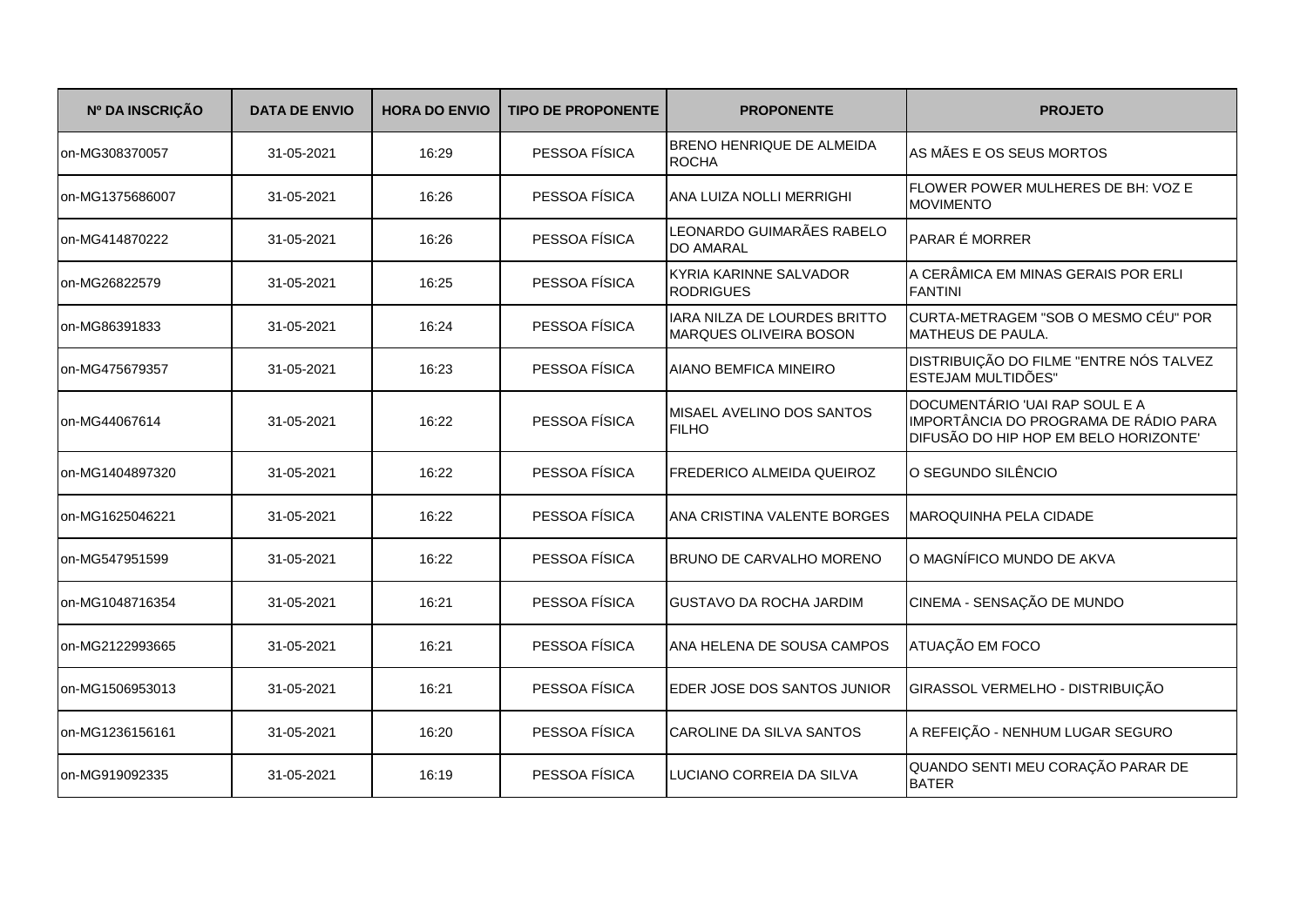| Nº DA INSCRIÇÃO | <b>DATA DE ENVIO</b> | <b>HORA DO ENVIO</b> | <b>TIPO DE PROPONENTE</b> | <b>PROPONENTE</b>                                | <b>PROJETO</b>                         |
|-----------------|----------------------|----------------------|---------------------------|--------------------------------------------------|----------------------------------------|
| on-MG1126193063 | 31-05-2021           | 16:19                | PESSOA FÍSICA             | HENRIQUE MAGALHÃES<br><b>CORDOVAL</b>            | <b>SUAVE COISA NENHUMA</b>             |
| on-MG744967454  | 31-05-2021           | 16:17                | PESSOA FÍSICA             | CECÍLIA PARREIRA VITAL                           | <b>NASCIDA E CRIADA</b>                |
| on-MG1431055795 | 31-05-2021           | 16:17                | PESSOA FÍSICA             | SAMUEL FÁVERO BARBOSA<br><b>RESENDE</b>          | <b>BEM AQUI</b>                        |
| on-MG663375082  | 31-05-2021           | 16:15                | PESSOA FÍSICA             | CLÁUDIO GONTIJO GUIMARÃES                        | <b>ESPERA</b>                          |
| on-MG758735844  | 31-05-2021           | 16:14                | PESSOA FÍSICA             | MARIANA FAGUNDES AZEVEDO                         | <b>ESTRANGEIRAS</b>                    |
| on-MG279666624  | 31-05-2021           | 16:12                | PESSOA FÍSICA             | FERNANDO MACHADO DE CASTRO HOMEM DE LUGAR NENHUM |                                        |
| on-MG1217873495 | 31-05-2021           | 16:11                | PESSOA FÍSICA             | VALMIQUE JOSÉ ASSIS<br><b>GUIMARÃES JÚNIOR</b>   | MUZA - REVISTA ELETRÔNICA              |
| on-MG716588759  | 31-05-2021           | 16:11                | PESSOA FÍSICA             | ANA CAROLINA SOARES DA<br><b>COSTA COELHO</b>    | CRIA! CINEMA NA LESTE.                 |
| on-MG1313414248 | 31-05-2021           | 16:10                | PESSOA FÍSICA             | ANDRÉ MÁRCIO DE OLIVEIRA LAGE FOLIA DE REIS      |                                        |
| on-MG1757115662 | 31-05-2021           | 16:09                | PESSOA FÍSICA             | JOSUÉ SALES BARBOSA                              | PAVÊ OU PÁ CUMÊ                        |
| on-MG718757132  | 31-05-2021           | 16:05                | PESSOA FÍSICA             | <b>ERNESTO RODRIGUES FERNANDE</b><br>JÚNIOR      | AS CUCAS: UM DIA MÁGICO EM BEAGÁ       |
| on-MG975786988  | 31-05-2021           | 16:04                | PESSOA FÍSICA             | <b>VICTOR AUGUSTO GIRODO</b><br><b>FERNANDES</b> | IEMANJÁ - THE GAME                     |
| on-MG211950635  | 31-05-2021           | 16:02                | PESSOA FÍSICA             | JOÃO BASÍLIO COSTA E PAULA                       | CABANINHA - CURTA DE ANIMAÇÃO INFANTIL |
| on-MG1216698707 | 31-05-2021           | 16:01                | PESSOA FÍSICA             | THAYNÁ STEFANIE SILVA DE LIMA                    | DOCUMENTÁRIO "A VÓS"                   |
| on-MG669712795  | 31-05-2021           | 15:58                | PESSOA FÍSICA             | MARCELO AUGUSTO DE SOUZA<br><b>REZENDE</b>       | "2° ATO"                               |
| on-MG230964676  | 31-05-2021           | 15:52                | PESSOA FÍSICA             | ANGÉLICA LOURENÇO DE ALMEIDA MÃE NÃO APOSENTA?   |                                        |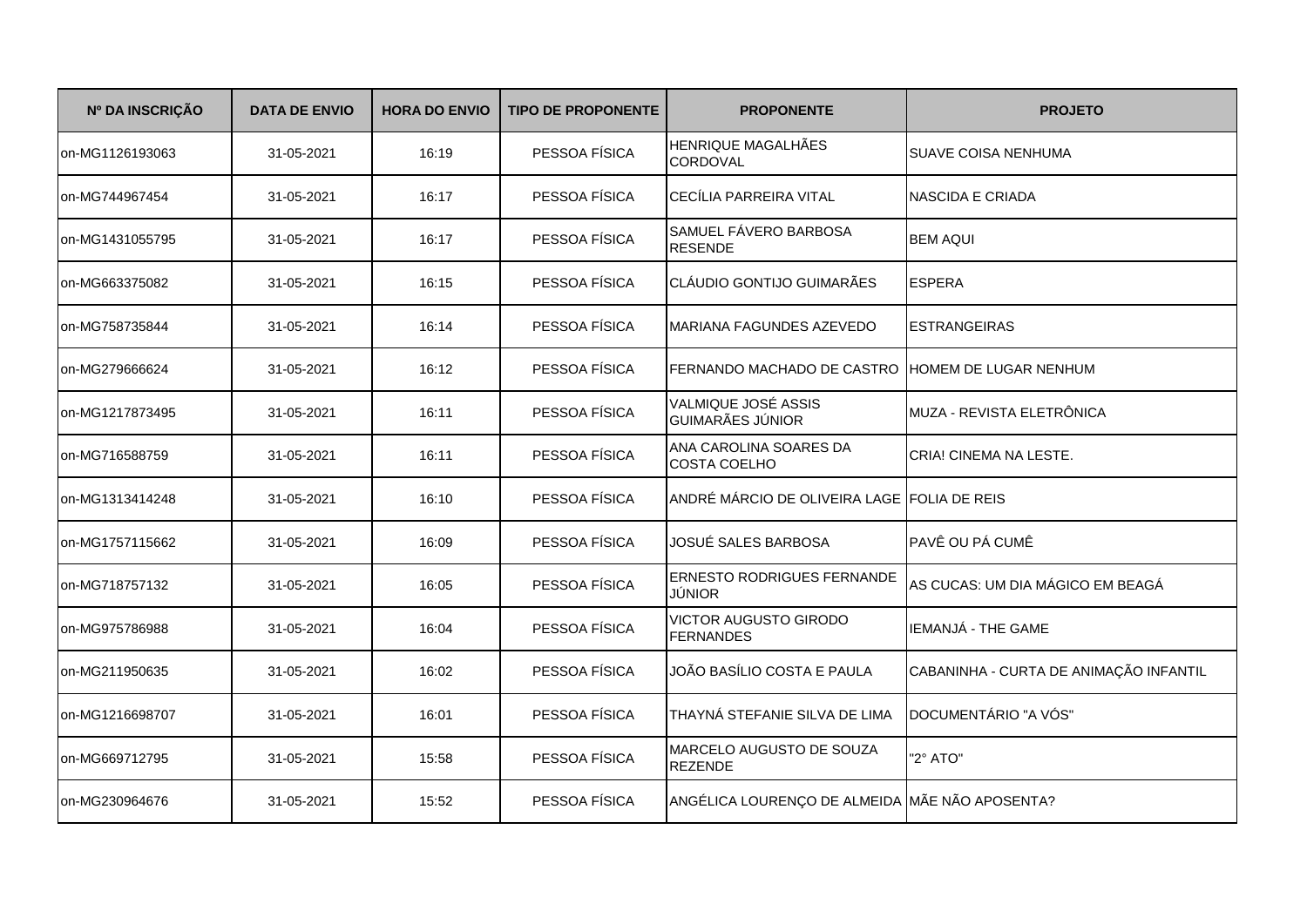| Nº DA INSCRIÇÃO | <b>DATA DE ENVIO</b> | <b>HORA DO ENVIO</b> | <b>TIPO DE PROPONENTE</b> | <b>PROPONENTE</b>                                  | <b>PROJETO</b>                                                               |
|-----------------|----------------------|----------------------|---------------------------|----------------------------------------------------|------------------------------------------------------------------------------|
| on-MG674965300  | 31-05-2021           | 15:51                | PESSOA FÍSICA             | <b>CLARISSA CAMPOLINA CARVALHO</b><br><b>SILVA</b> | UM CONVITE PARA DANÇAR                                                       |
| on-MG1556564003 | 31-05-2021           | 15:47                | PESSOA FÍSICA             | HELVÉCIO LUIS DE AMORIM<br><b>RATTON</b>           | <b>MEMÓRIA</b>                                                               |
| on-MG2099263842 | 31-05-2021           | 15:46                | PESSOA FÍSICA             | ALEXANDRE DE SOUZA NARCISO                         | PARA ALÉM DA ZONA SUL: 4 NARRATIVAS NÃO<br>TRADICIONAIS DA BOSSA NOVA        |
| on-MG1327123785 | 31-05-2021           | 15:46                | PESSOA FÍSICA             | <b>TATIANA MENESES MITRE</b>                       | MOSTRA LONA - CINEMAS E TERRITÓRIOS                                          |
| on-MG151417521  | 31-05-2021           | 15:46                | PESSOA FÍSICA             | JEFERSON CANESSO                                   | SÉRIE DE ANIMAÇÃO: MEU AMIGO BUUU.<br>EPISÓDIO UM: OS FANTASMAS SE DIVERTEM. |
| on-MG1550151168 | 31-05-2021           | 15:45                | PESSOA FÍSICA             | MARINA ARAÚJO                                      | A LUTA DAS AURAS                                                             |
| on-MG103625715  | 31-05-2021           | 15:45                | PESSOA FÍSICA             | CAMILA CARNEIRO BAHIA BRAGA                        | DO ROSÁRIO AOS BÚZIOS                                                        |
| on-MG486229942  | 31-05-2021           | 15:42                | PESSOA FÍSICA             | JÉSSICA DIAS COIMBRA                               | 1º FESTIVAL AUDIOVISUAL DA REFERÊNCIA<br><b>NEGRA FEMININA</b>               |
| on-MG301667331  | 31-05-2021           | 15:42                | PESSOA FÍSICA             | SIMON DE OLIVEIRA MARTINS                          | <b>POLIFONIA</b>                                                             |
| on-MG686692358  | 31-05-2021           | 15:41                | PESSOA FÍSICA             | <b>JACSON DIAS JUNIOR</b>                          | <b>CELEBRAI</b>                                                              |
| on-MG215688664  | 31-05-2021           | 15:40                | PESSOA FÍSICA             | STANLEY JÚLIO ALBANO                               | EMPREENDEDORISMO PRETO: HISTÓRIAS DE<br>RESISTÊNCIA E CRIATIVIDADE           |
| on-MG324094515  | 31-05-2021           | 15:39                | PESSOA FÍSICA             | ANA AMELIA ALMADA ARANTES                          | LEMBRANÇA                                                                    |
| on-MG1608976863 | 31-05-2021           | 15:39                | PESSOA FÍSICA             | <b>DIEGO BENICA FARIA</b>                          | <b>WEB SERIE " A CASA DA LUA"</b>                                            |
| on-MG1141863454 | 31-05-2021           | 15:37                | PESSOA FÍSICA             | CHRISTIANE CERQUEIRA MARTINS TEVÊ RUA              |                                                                              |
| on-MG1294937712 | 31-05-2021           | 15:35                | PESSOA FÍSICA             | LIRA BASTOS MOREIRA RIBAS                          | PRODUÇÃO DO CURTA-METRAGEM "ELAS<br>TAMBÉM USAM BLACKTIE"                    |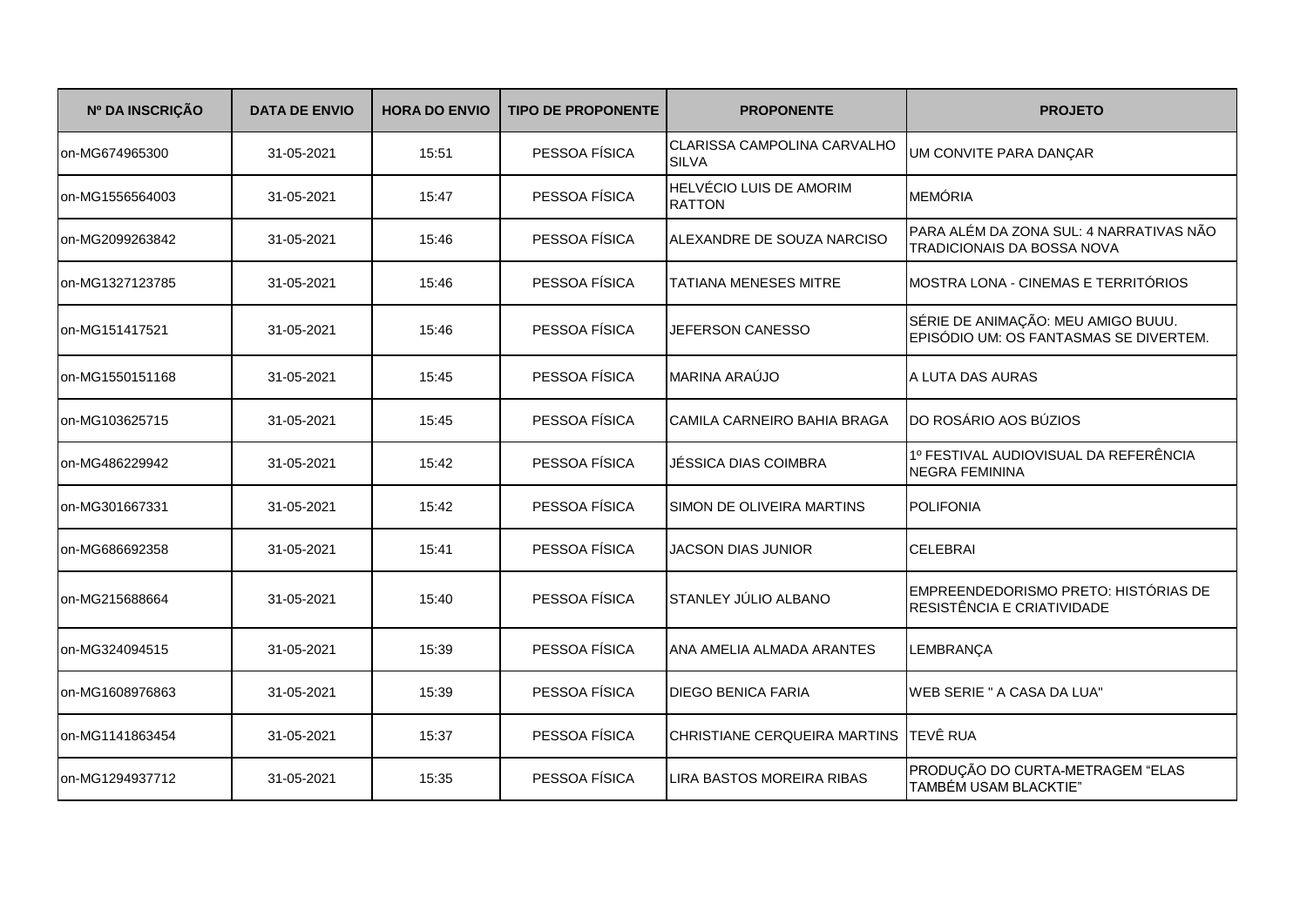| Nº DA INSCRIÇÃO | <b>DATA DE ENVIO</b> | <b>HORA DO ENVIO</b> | <b>TIPO DE PROPONENTE</b> | <b>PROPONENTE</b>                               | <b>PROJETO</b>                                                                                                                                                                    |
|-----------------|----------------------|----------------------|---------------------------|-------------------------------------------------|-----------------------------------------------------------------------------------------------------------------------------------------------------------------------------------|
| on-MG38347087   | 31-05-2021           | 15:34                | PESSOA FÍSICA             | LEANDRO RICARDO WENCESLAU                       | <b>BRASA</b>                                                                                                                                                                      |
| on-MG1382699818 | 31-05-2021           | 15:34                | PESSOA FÍSICA             |                                                 | MICHEL ANTÔNIO BRASIL TEIXEIRA R-A-P BH - ROTEIRO DE SÉRIE DOCUMENTAL                                                                                                             |
| on-MG11804922   | 31-05-2021           | 15:33                | PESSOA FÍSICA             | MICHELLY AGATHA OLIVEIRA<br>SIQUEIRA DE SOUZA   | DOCUMENTÁRIO - COLETIVO MAYA CONVIDA:<br>ARTISTAS MÃES DE BELO HORIZONTE E REGIÃO.                                                                                                |
| on-MG1616539562 | 31-05-2021           | 15:31                | PESSOA FÍSICA             | PHILIPE SANTOS ARAUJO                           | PRODUÇÃO INOVADORA DE VÍDEO ARTIGOS<br>DOS TRABALHOS DE VIDA NÃO PUBLICADOS DO<br>PROF. ARYSIO SANTOS (PHD). EM BUSCA DA<br>TERRA DO SOL NASCENTE, "UM PRESENTE<br>PARA O MUNDO". |
| on-MG1421952882 | 31-05-2021           | 15:31                | PESSOA FÍSICA             | NIKSON DIAS SANTOS JUNIOR                       | CURSO DE CINEMA PARA O COLETIVO<br>"CINELEBLON"                                                                                                                                   |
| on-MG268829858  | 31-05-2021           | 15:30                | PESSOA FÍSICA             | <b>EWERTON BELICO DE SOUSA</b>                  | O QUE SE CRUZA É O LUGAR EM QUE HABITA                                                                                                                                            |
| on-MG1967195390 | 31-05-2021           | 15:29                | PESSOA FÍSICA             | CHRISTIANE DE TASSIS PISOLER                    | "ÁREA PRIVATIVA"                                                                                                                                                                  |
| on-MG1110857451 | 31-05-2021           | 15:27                | PESSOA FÍSICA             | LUCAS ALEXANDRE RHOSSARD E<br><b>SILVA</b>      | AMORA SESSIONS QUARTA TEMPORADA                                                                                                                                                   |
| on-MG1068657549 | 31-05-2021           | 15:25                | PESSOA FÍSICA             | JÚLIA CORGOSINHO NOGUEIRA                       | CAMINHOS DO CONHECIMENTO                                                                                                                                                          |
| on-MG1510306863 | 31-05-2021           | 15:22                | PESSOA FÍSICA             | FERNANDA CRISTINA DE OLIVEIRA<br><b>E SILVA</b> | NA PISADA DE VOVÓ                                                                                                                                                                 |
| on-MG1150236379 | 31-05-2021           | 15:22                | PESSOA FÍSICA             | LUCAS FLAVIUS BUENO DA SILVA                    | CONEXÃO CULTURAL ZONA LESTE                                                                                                                                                       |
| on-MG739537256  | 31-05-2021           | 15:22                | PESSOA FÍSICA             | CAMILA DA SILVA RODRIGUES                       | "G.R.E.S. CIDADE JARDIM 60 ANOS DE<br>PASSARELA!"                                                                                                                                 |
| on-MG243538543  | 31-05-2021           | 15:21                | PESSOA FÍSICA             | PEDRO HENRIQUE DE OLIVEIRA<br><b>FARIA</b>      | LAÉRCIO VILAR: TOQUE A SUA LIBERDADE                                                                                                                                              |
| on-MG332947604  | 31-05-2021           | 15:21                | PESSOA FÍSICA             | ANA CLÁUDIA DE FREITAS<br><b>RESENDE</b>        | DOCUMENTÁRIO D'EFICIENTE                                                                                                                                                          |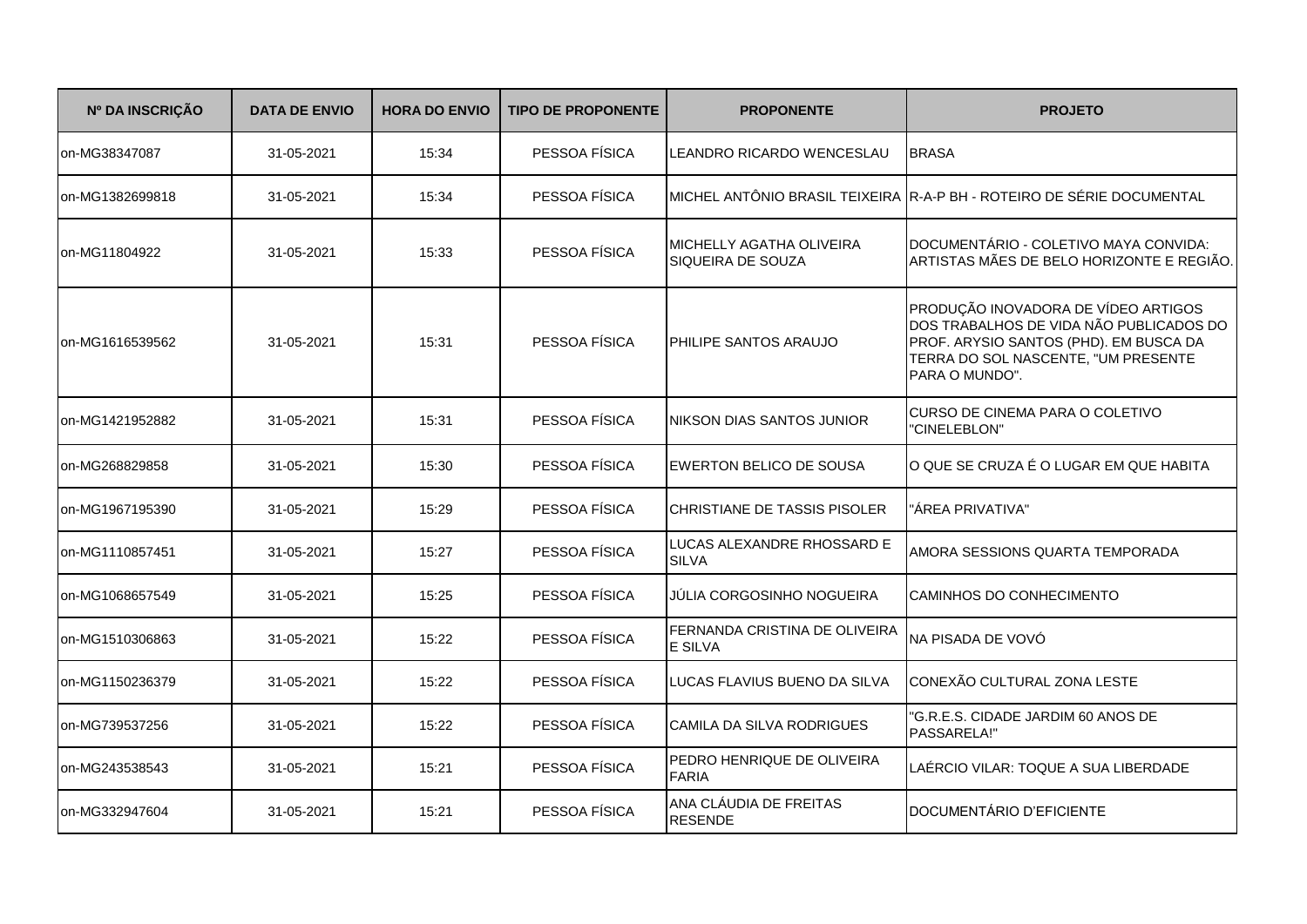| Nº DA INSCRIÇÃO | <b>DATA DE ENVIO</b> | <b>HORA DO ENVIO</b> | <b>TIPO DE PROPONENTE</b> | <b>PROPONENTE</b>                                      | <b>PROJETO</b>                                                                              |
|-----------------|----------------------|----------------------|---------------------------|--------------------------------------------------------|---------------------------------------------------------------------------------------------|
| on-MG193874475  | 31-05-2021           | 15:20                | PESSOA FÍSICA             | SANZIO DOLABELA CANFORA                                | O PRESIDENTE E O VETERINÁRIO: PEQUENO<br>ENSAIO SOBRE O SUJEITO POLÍTICO                    |
| on-MG112357689  | 31-05-2021           | 15:19                | PESSOA FÍSICA             | <b>GLÁUCIA CRISTINA CARVALHO</b><br>VANDEVELD BERNARDI | <b>VENTOS</b>                                                                               |
| on-MG1473410632 | 31-05-2021           | 15:18                | PESSOA FÍSICA             | JOÃO GILBERTO VERSIANI DOS<br><b>ANJOS LARA</b>        | FESTIVAL MINAS FANTÁSTICA                                                                   |
| on-MG1643909417 | 31-05-2021           | 15:17                | PESSOA FÍSICA             | ANDRÉ LUIZ DE CARVALHO                                 | <b>RECONCILIAR</b>                                                                          |
| on-MG227239540  | 31-05-2021           | 15:17                | PESSOA FÍSICA             | LUIZ HENRIQUE SANTOS MALTA                             | <b>COMO NASCE UM MAREMOTO</b>                                                               |
| on-MG1387354387 | 31-05-2021           | 15:10                | PESSOA FÍSICA             | WILSON LUIZ DE QUEIROGA                                | UMA HISTÓRIA AFROFUTURISTA DE KEMET                                                         |
| on-MG488452656  | 31-05-2021           | 15:09                | PESSOA FÍSICA             | EMERSON GONTIJO PENHA                                  | AVENIDA AFONSO PENA - 120 ANOS DE<br><b>HISTÓRIA&amp;HISTÓRIAS</b>                          |
| on-MG1763344148 | 31-05-2021           | 15:06                | PESSOA FÍSICA             | <b>MARCELO MOREIRA XAVIER</b>                          | MARCELO XAVIER, A MAGIA DAS MÃOS                                                            |
| on-MG1519202572 | 31-05-2021           | 15:05                | PESSOA FÍSICA             | MÁRCIO HILTON FRAGOSO<br><b>BORGES</b>                 | <b>GUAICU</b>                                                                               |
| on-MG649668104  | 31-05-2021           | 15:04                | PESSOA FÍSICA             | AIRA CRISTAL AUGUSTO LOTTI                             | FESTIVAL DE CINEMA E MEMÓRIA (FCM) -<br>EDIÇÃO BELO HORIZONTE                               |
| on-MG1243759863 | 31-05-2021           | 15:02                | PESSOA FÍSICA             | PALOMA DOS SANTOS                                      | QUEENRENTENA                                                                                |
| on-MG1550540210 | 31-05-2021           | 15:01                | PESSOA FÍSICA             | THIAGO VELOSO VITRAL                                   | PRODUTORA MINAS FILME - PESQUISA DE<br>CONTEÚDO E DIAGNÓSTICO PARA<br>SALVAGUARDA DO ACERVO |
| on-MG1988891283 | 31-05-2021           | 15:00                | PESSOA FÍSICA             | <b>BRUNO LOPES GRECO</b>                               | <b>MADORNA</b>                                                                              |
| on-MG58469081   | 31-05-2021           | 14:59                | PESSOA FÍSICA             | EID JOSÉ RIBEIRO AGUIAR                                | NO PIREX - O FILME                                                                          |
| on-MG1886849973 | 31-05-2021           | 14:55                | PESSOA FÍSICA             | MARCELO MARQUES TEIXEIRA                               | MUNGUNZÁ - EXTRANGEIRO DE MIM                                                               |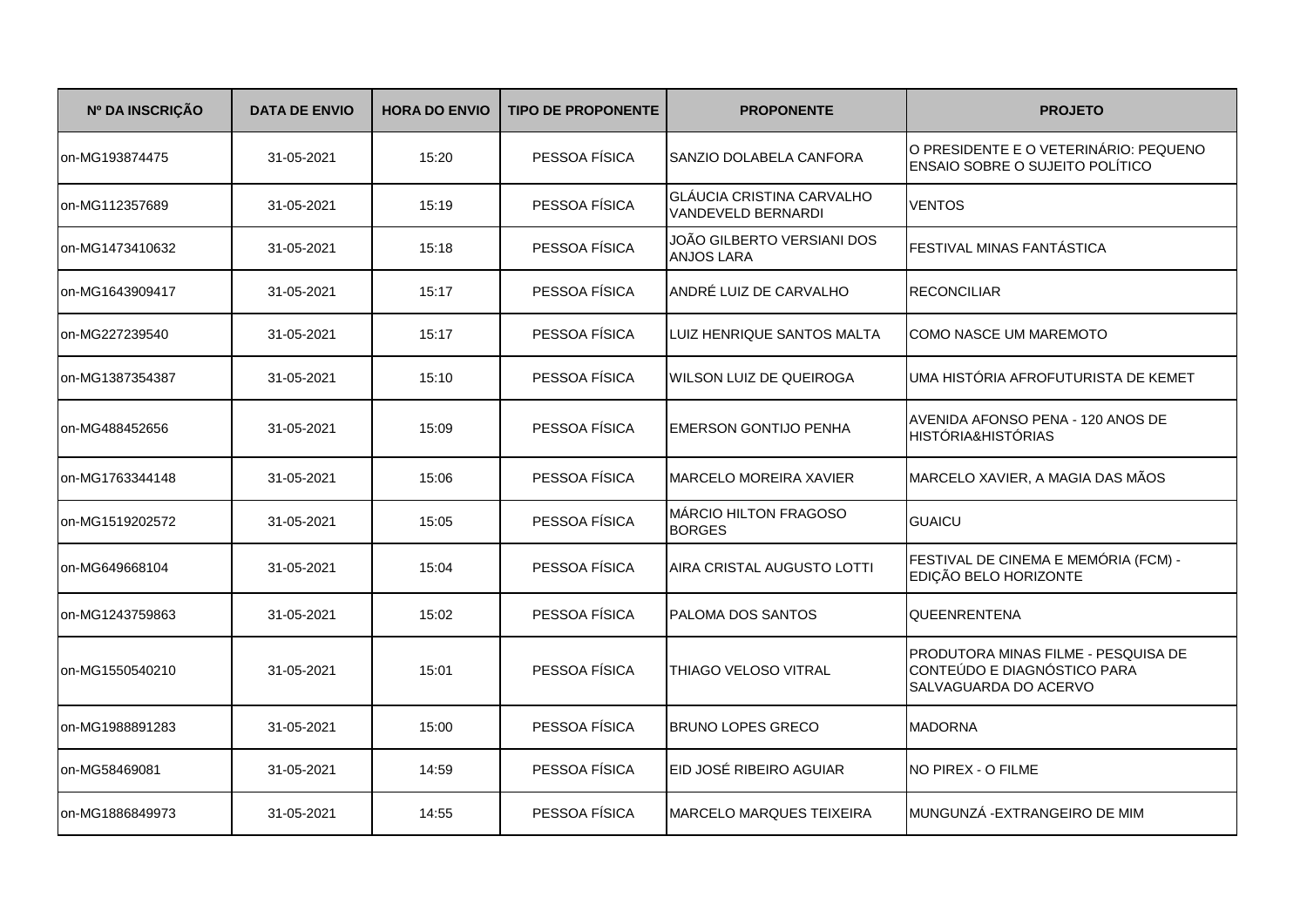| Nº DA INSCRIÇÃO | <b>DATA DE ENVIO</b> | <b>HORA DO ENVIO</b> | <b>TIPO DE PROPONENTE</b> | <b>PROPONENTE</b>                              | <b>PROJETO</b>                                                                                            |
|-----------------|----------------------|----------------------|---------------------------|------------------------------------------------|-----------------------------------------------------------------------------------------------------------|
| on-MG496328916  | 31-05-2021           | 14:52                | PESSOA FÍSICA             | MAÍRA SOARES MIQUILINI                         | <b>BEAGÁ CABULOSA</b>                                                                                     |
| on-MG1016991640 | 31-05-2021           | 14:50                | PESSOA FÍSICA             | FREDERICO AUGUSTO VIANNA DE<br>ASSIS PESSOA    | O LUGAR FORA DO LUGAR: TOPOGRAFIAS<br>SONORAS DO CINEMA DOCUMENTÁRIO                                      |
| on-MG1526269252 | 31-05-2021           | 14:50                | PESSOA FÍSICA             | VITOR BRANDAO COSTA SANTOS                     | ÉPOCA DE PIPA O CÉU ESTÁ CHEIO                                                                            |
| on-MG1332096592 | 31-05-2021           | 14:48                | PESSOA FÍSICA             | <b>PAULA SANTOS SILVA</b>                      | <b>FRAGILIDADES</b>                                                                                       |
| on-MG1926000224 | 31-05-2021           | 14:48                | PESSOA FÍSICA             | <b>LUCIANO LUPPI</b>                           | ALBERTO CAIEIRO NAS RUAS DE BH                                                                            |
| on-MG454958980  | 31-05-2021           | 14:47                | PESSOA FÍSICA             | IRAFAEL DIOGO DA SILVA VIEIRA                  | DOCUMENTÁRIO 'DE SKATE POR BH - ESPORTE,<br>CULTURA E NOVAS FORMAS DE APROPRIAÇÃO<br>DA CAPITAL MINEIRA'. |
| on-MG345269806  | 31-05-2021           | 14:39                | PESSOA FÍSICA             | ADRIANA FERNANDEZ VERSIANI<br><b>DOS ANJOS</b> | OFICINA DE VIDEOPOESIA: A DESCOBERTA DAS<br>COISAS QUE EU NUNCA VI                                        |
| on-MG1269045284 | 31-05-2021           | 14:38                | PESSOA FÍSICA             | <b>CHARK DUARTE</b>                            | CINEMA PERIFÉRICO DE RUA - REDE DE JOVENS<br><b>COMUNICADORES</b>                                         |
| on-MG1160017370 | 31-05-2021           | 14:36                | PESSOA FÍSICA             | <b>MARCOS ALMEIDA PIMENTEL</b>                 | OS OSSOS DA SAUDADE                                                                                       |
| on-MG1834625270 | 31-05-2021           | 14:33                | PESSOA FÍSICA             | <b>GABRIEL AUGUSTO REIS DE</b><br>ARAÚJO       | CINECLUBE MOCAMBO - 2ª EDIÇÃO                                                                             |
| on-MG898705632  | 31-05-2021           | 14:22                | PESSOA FÍSICA             | PEDRO DE FREITAS VENEROSO                      | GOGOAME 2.0                                                                                               |
| on-MG2136291714 | 31-05-2021           | 14:19                | PESSOA FÍSICA             | ARTHUR MEDRADO SOARES<br><b>ARAUJO</b>         | NEM TODO TRAJETO É RETO                                                                                   |
| on-MG1478567075 | 31-05-2021           | 14:19                | PESSOA FÍSICA             | <b>BRUNA DO PRADO HORTA</b>                    | <b>CURAE</b>                                                                                              |
| on-MG6427954    | 31-05-2021           | 14:12                | PESSOA FÍSICA             | <b>DERECK CARVALHO MARTINS</b>                 | <b>VILA EMBAÚBAS</b>                                                                                      |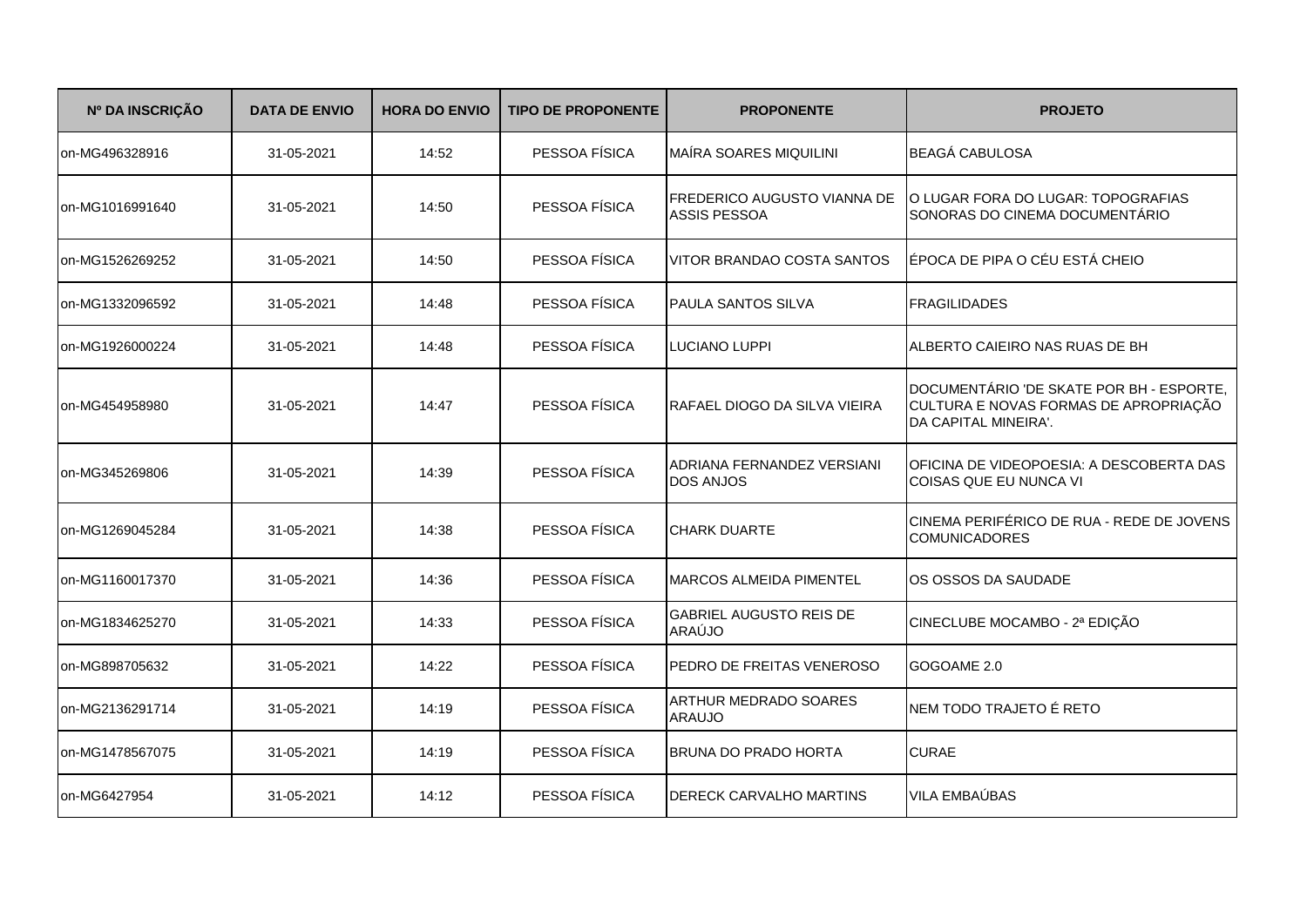| Nº DA INSCRIÇÃO | <b>DATA DE ENVIO</b> | <b>HORA DO ENVIO</b> | <b>TIPO DE PROPONENTE</b> | <b>PROPONENTE</b>                                      | <b>PROJETO</b>                                                           |
|-----------------|----------------------|----------------------|---------------------------|--------------------------------------------------------|--------------------------------------------------------------------------|
| on-MG470166922  | 31-05-2021           | 14:11                | PESSOA FÍSICA             | ROBERTO BELLINI ALVES<br><b>MONTEIRO</b>               | AINDA ESTAMOS VIVOS                                                      |
| on-MG1263297369 | 31-05-2021           | 14:10                | PESSOA FÍSICA             | MELQUIADES ALMEIDA LIMA                                | <b>SERVAS DAS GERAIS</b>                                                 |
| on-MG1810777245 | 31-05-2021           | 14:04                | PESSOA FÍSICA             | ANA CRISTINA VIEIRA COUTINHO                           | ANIMAÇÕES AQUÁTICAS                                                      |
| on-MG277437048  | 31-05-2021           | 14:01                | PESSOA FÍSICA             | <b>BIANCA ANDRADE ALVES RIBEIRO</b><br><b>PERDIGÃO</b> | <b>PARA INDUZIR SONHOS ERÓTICOS</b>                                      |
| on-MG1714182680 | 31-05-2021           | 13:59                | PESSOA FÍSICA             | <b>BRENO SÉRGIO GOMIDE</b><br><b>NOGUEIRA</b>          | NARRATIVAS AUDIOVISUAIS<br><b>GEORREFERENCIADAS</b>                      |
| on-MG290993165  | 31-05-2021           | 13:55                | PESSOA FÍSICA             | MARIANA DE OLIVEIRA COSTA<br><b>BORGES</b>             | LAVADEIRAS DO ACABA MUNDO                                                |
| on-MG1393438088 | 31-05-2021           | 13:50                | PESSOA FÍSICA             | SILVIA BATISTA GODINHO                                 | <b>VITÓRIA</b>                                                           |
| on-MG866596642  | 31-05-2021           | 13:48                | PESSOA FÍSICA             | <b>BRUNO AUGUSTO ALVES</b><br>VASCONCELOS              | MÃO BRANCA, GINGA PRETA - MOVIMENTOS DE<br><b>UM MESTRE</b>              |
| on-MG1637316796 | 31-05-2021           | 13:40                | PESSOA FÍSICA             | DANIELA PIMENTEL DE SOUZA                              | NÚCLEO AUDIOVISUAL ESPAÇO COMUM LUIZ<br>ESTRELA 2022                     |
| on-MG985545434  | 31-05-2021           | 13:38                | PESSOA FÍSICA             | <b>CÉSAR BENTO RAPHAEL</b>                             | HORIZONTE CINEMATOGRÁFICO                                                |
| on-MG1791773292 | 31-05-2021           | 13:38                | PESSOA FÍSICA             | FILIPE JHONATA SCHETTINI<br><b>AZEVEDO</b>             | <b>TEMPO VIVO</b>                                                        |
| on-MG779831982  | 31-05-2021           | 13:38                | PESSOA FÍSICA             | <b>IAKIMA DELAMARE NASCIMENTO</b><br><b>RUAS</b>       | ZINE - MANIFESTOS PARA UM CINEMA POPULAR:<br>COLEÇÃO QUILOMBOS E ALDEIAS |
| on-MG860706354  | 31-05-2021           | 13:36                | PESSOA FÍSICA             | AUGUSTO BARROS GONÇALVES                               | O RELO                                                                   |
| on-MG1430521188 | 31-05-2021           | 13:26                | PESSOA FÍSICA             | RAFAEL AUGUSTO ASSUNÇÃO                                | OLHARES: A PERCEPÇÃO DO SUTIL NA<br>ANIMAÇÃO                             |
| on-MG1404529723 | 31-05-2021           | 13:22                | PESSOA FÍSICA             | AISHA BRUNNO DE OLIVEIRA<br><b>TEOBALDO</b>            | O CADERNO DE AVENCA                                                      |
| on-MG1072829488 | 31-05-2021           | 13:16                | PESSOA FÍSICA             | <b>DENISE FLORES XAVIER</b>                            | <b>INVERNO DA VIDA</b>                                                   |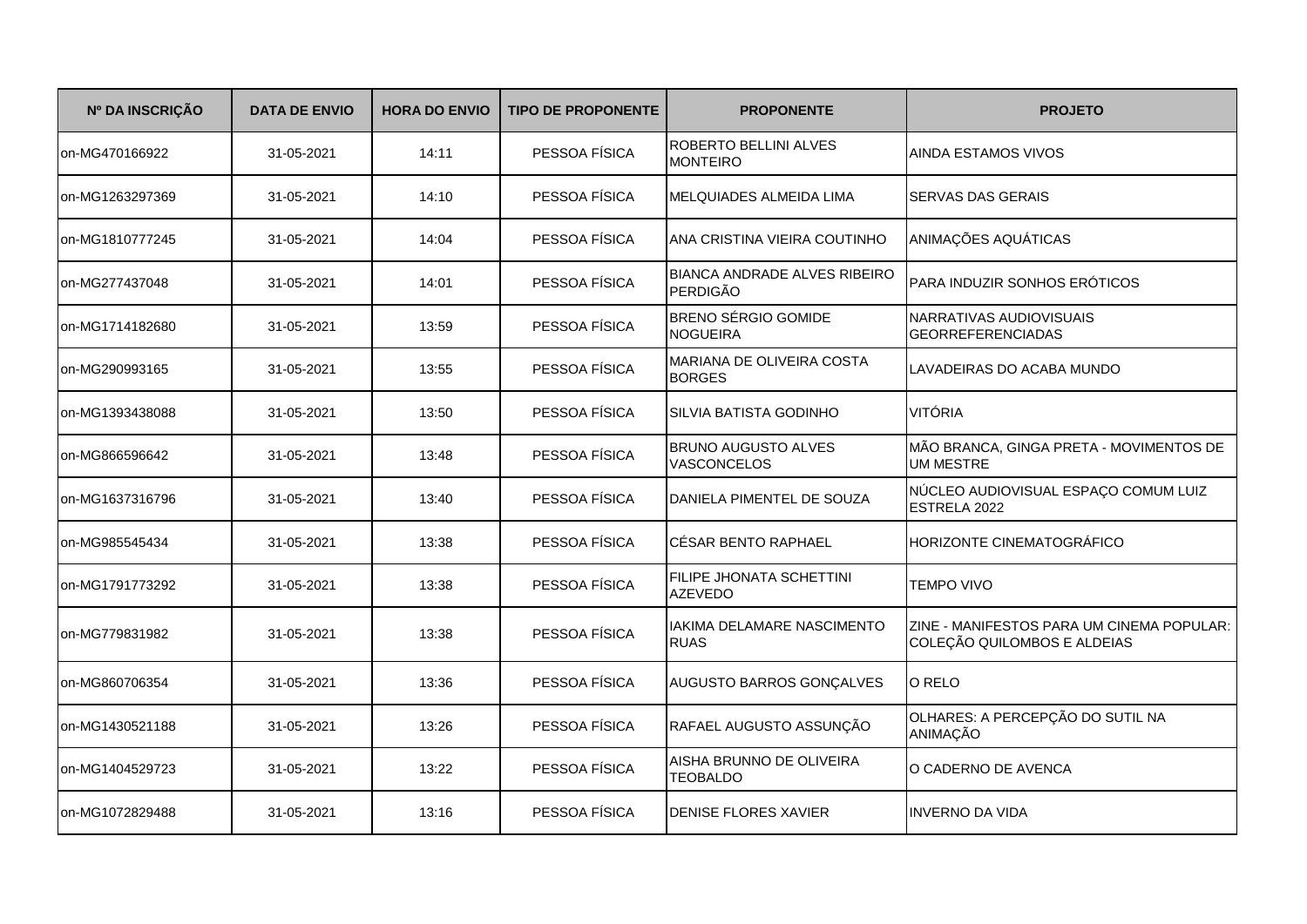| Nº DA INSCRIÇÃO | <b>DATA DE ENVIO</b> | <b>HORA DO ENVIO</b> | <b>TIPO DE PROPONENTE</b> | <b>PROPONENTE</b>                            | <b>PROJETO</b>                                                    |
|-----------------|----------------------|----------------------|---------------------------|----------------------------------------------|-------------------------------------------------------------------|
| on-MG6095553    | 31-05-2021           | 13:14                | PESSOA FÍSICA             | <b>MARINA OLIVEIRA BARROS</b>                | LIMOEIRO: O SEU LUGAR NO MUNDO                                    |
| on-MG22899492   | 31-05-2021           | 13:10                | PESSOA FÍSICA             | TIAGO ALMEIDA DE OLIVEIRA                    | QUAL É A GRAÇA? - RESPEITE AS DIFERENÇAS                          |
| on-MG1382501781 | 31-05-2021           | 12:56                | PESSOA FÍSICA             | SAULO SABINO SILVEIRA SANTOS                 | <b>IDOC SAMBA BH</b>                                              |
| on-MG442835385  | 31-05-2021           | 12:53                | PESSOA FÍSICA             | <b>IGOR POLATSCHEK</b>                       | PIMPÃO NEWS SEGUNDA TEMPORADA - AQUELA<br><b>DÍVIDA</b>           |
| on-MG1260479429 | 31-05-2021           | 12:53                | PESSOA FÍSICA             | BÁRBARA NUNES FERREIRA                       | EU QUERIA MORRER NO MAR                                           |
| on-MG797716471  | 31-05-2021           | 12:50                | PESSOA FÍSICA             | SAULO SALOMÃO E MEDEIROS                     | SAMUCA VAI À PRAIA                                                |
| on-MG500711506  | 31-05-2021           | 12:48                | PESSOA FÍSICA             | <b>VIVIAN BRITTO KEVORKIAN</b>               | NAÇÃO COMPRIMIDO                                                  |
| on-MG2088705852 | 31-05-2021           | 12:46                | PESSOA FÍSICA             | <b>GABRIEL LEMES DE SOUZA</b>                | NADA É NOSSA CONDIÇÃO                                             |
| on-MG472791203  | 31-05-2021           | 12:39                | PESSOA FÍSICA             | LAURA DOLABELLA BARBI                        | ARTE-VIDEO                                                        |
| on-MG666792881  | 31-05-2021           | 12:28                | PESSOA FÍSICA             | ISABELA PERPETUA STEFANINI<br><b>GALANTE</b> | COLECIONADOR DE SONHOS                                            |
| on-MG554194691  | 31-05-2021           | 12:25                | PESSOA FÍSICA             | EDUARDO DIAS SANTANA                         | <b>CINEFANTASY BH</b>                                             |
| on-MG1755277565 | 31-05-2021           | 12:25                | PESSOA FÍSICA             |                                              | MARCO TÚLIO ZERLOTINI DA SILVA DOCUMENTÁRIO ÍTALO, 10 ANOS DEPOIS |
| on-MG1855339062 | 31-05-2021           | 12:18                | PESSOA FÍSICA             | JOSÉ RICARDO DE ALMEIDA<br>ALVES JÚNIOR      | <b>JORNADA</b>                                                    |
| on-MG692746334  | 31-05-2021           | 12:18                | PESSOA FÍSICA             | PEDRO JORGE LOPES                            | "COLIBRI SÓ QUER VOAR"                                            |
| on-MG629614665  | 31-05-2021           | 12:07                | PESSOA FÍSICA             | <b>MARCOS MAGALHAES CUNHA</b>                | COMO É BOM PODER TOCAR UM INSTRUMENTO                             |
| on-MG1896745742 | 31-05-2021           | 12:07                | PESSOA FÍSICA             | PEDRO HENRIQUE TRINDADE<br><b>KALIL AUAD</b> | <b>GUERRILHAS HISTÓRICAS</b>                                      |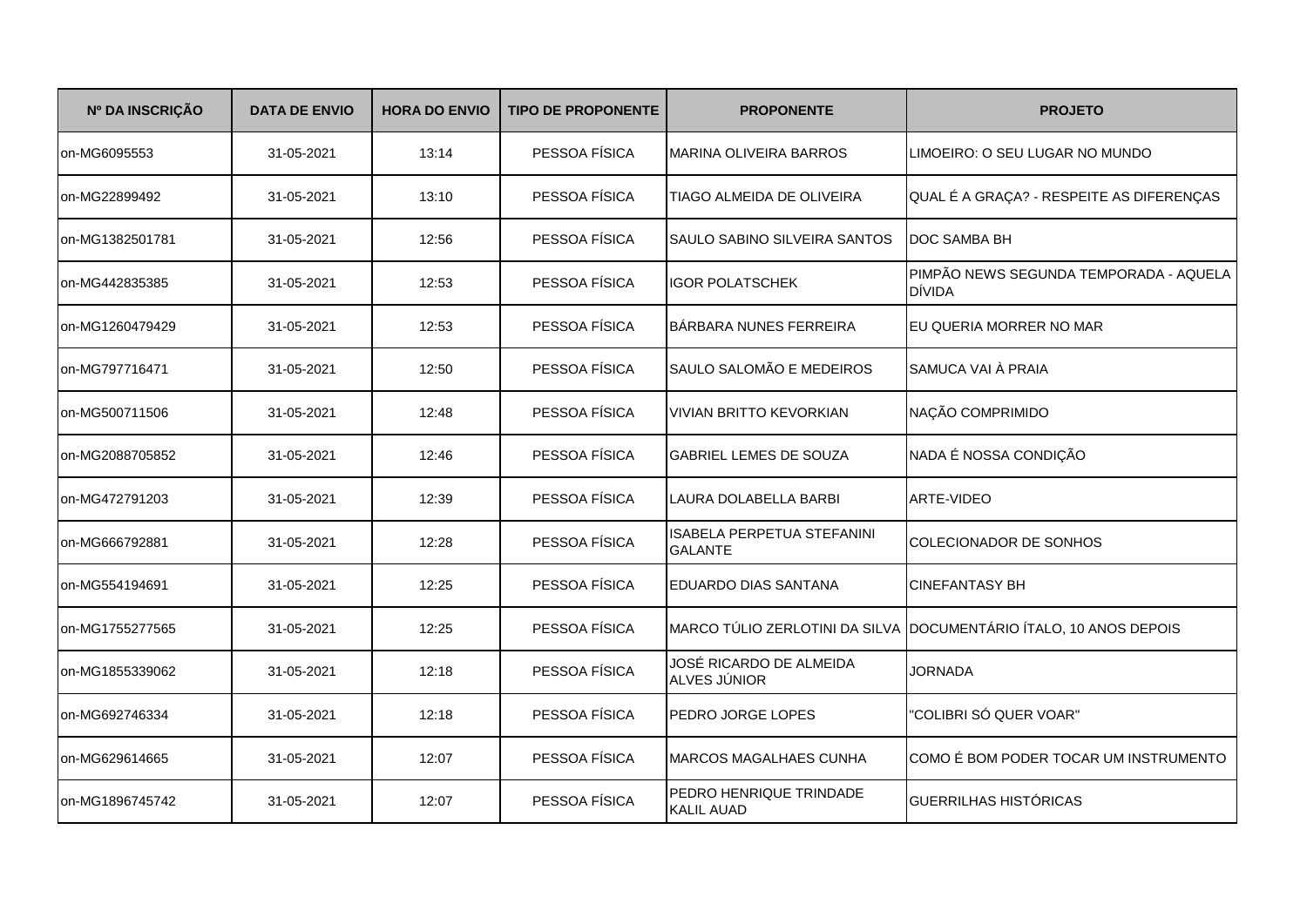| Nº DA INSCRIÇÃO | <b>DATA DE ENVIO</b> | <b>HORA DO ENVIO</b> | <b>TIPO DE PROPONENTE</b> | <b>PROPONENTE</b>                            | <b>PROJETO</b>                                                           |
|-----------------|----------------------|----------------------|---------------------------|----------------------------------------------|--------------------------------------------------------------------------|
| on-MG1548179918 | 31-05-2021           | 12:05                | PESSOA FÍSICA             | JONATAS FERREIRA SILVA                       | FONTE DE CURA- CURTA METRAGEM                                            |
| on-MG1345457379 | 31-05-2021           | 12:01                | PESSOA FÍSICA             | LEONARDO XAVIER BARCELOS<br><b>COSTA</b>     | CORPO PRESENTE - DISTRIBUIÇÃO                                            |
| on-MG238818609  | 31-05-2021           | 11:59                | PESSOA FÍSICA             | APARECIDA DOS REIS MARIA                     | E A VIDA CONTINUA                                                        |
| on-MG647456565  | 31-05-2021           | 11:55                | PESSOA FÍSICA             | MATHEUS DE SOUZA ALVES<br><b>MOURA</b>       | NATIVIVO                                                                 |
| on-MG796727901  | 31-05-2021           | 11:49                | PESSOA FÍSICA             | EDUARDO ROCHA PANSICA                        | A MENINA E O CALANGO                                                     |
| on-MG1460152888 | 31-05-2021           | 11:48                | PESSOA FÍSICA             | JULIANA ANTUNES COUTINHO<br><b>MORAIS</b>    | <b>TODA DESEO</b>                                                        |
| on-MG1363495175 | 31-05-2021           | 11:48                | PESSOA FÍSICA             | GERALDO ANTÔNIO ARAÚJO                       | WILD JACK E O FUTURO QUE NUNCA TIVEMOS                                   |
| on-MG119422349  | 31-05-2021           | 11:44                | PESSOA FÍSICA             | THIAGO TAVES SOBREIRO                        | LAMA                                                                     |
| on-MG575016279  | 31-05-2021           | 11:43                | PESSOA FÍSICA             | LUIZA PALHARES DE MELO                       | O GOSTO DA RAIZ                                                          |
| on-MG71649232   | 31-05-2021           | 11:43                | PESSOA FÍSICA             | ELZA MARIA DA SILVA CATALDO                  | SE ESSA RUA FOSSE MINHA                                                  |
| on-MG739277654  | 31-05-2021           | 11:37                | PESSOA FÍSICA             | EDUARDO RANGEL DOS SANTOS                    | PODCAST CABRITINHA & EU                                                  |
| on-MG994709981  | 31-05-2021           | 11:36                | PESSOA FÍSICA             |                                              | LUISINA SOLEDAD LOPEZ FERRARI   2ª MOSTRA DE CINEMA ARGENTINO DE MUJERES |
| on-MG1306687032 | 31-05-2021           | 11:30                | PESSOA FÍSICA             | ANA CAROLINA CUNHA                           | A MENINA E O CALANGO, SÉRIE                                              |
| on-MG1417967693 | 31-05-2021           | 11:29                | PESSOA FÍSICA             | NEWTON RIBEIRO ROCHA JUNIOR                  | <b>UNIVERSO MX</b>                                                       |
| on-MG141966359  | 31-05-2021           | 11:27                | PESSOA FÍSICA             | SAVIO LEITE E SILVA                          | <b>URANO</b>                                                             |
| on-MG25890936   | 31-05-2021           | 11:16                | PESSOA FÍSICA             | LÍVIA MONTENEGRO DE OLIVEIRA<br><b>ROCHA</b> | ERA UMA CAIXA ENORME                                                     |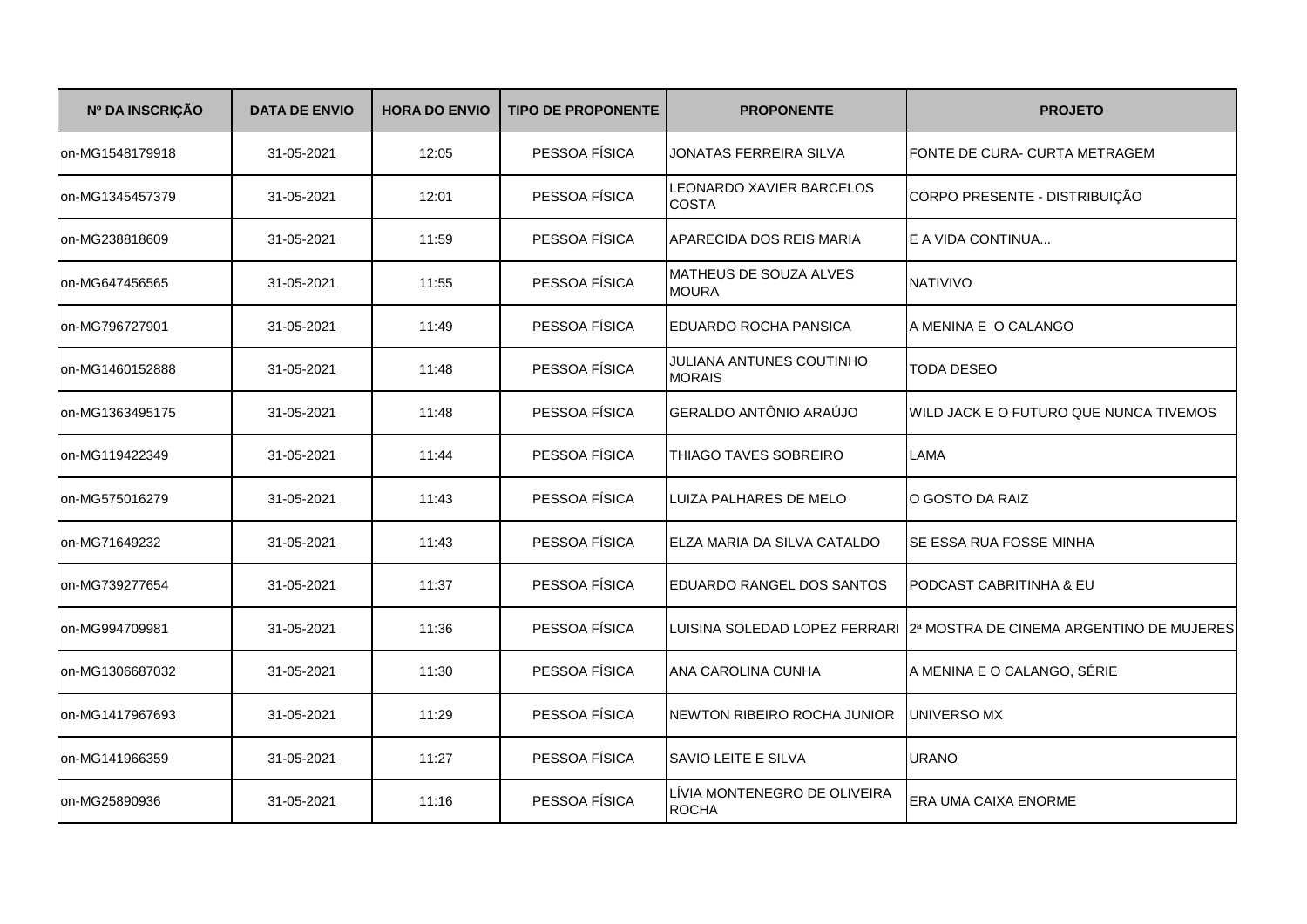| Nº DA INSCRIÇÃO | <b>DATA DE ENVIO</b> | <b>HORA DO ENVIO</b> | <b>TIPO DE PROPONENTE</b> | <b>PROPONENTE</b>                               | <b>PROJETO</b>                                                                 |
|-----------------|----------------------|----------------------|---------------------------|-------------------------------------------------|--------------------------------------------------------------------------------|
| on-MG331237296  | 31-05-2021           | 11:15                | PESSOA FÍSICA             | ANA TEREZA MELO BRANDÃO                         | EXPRESSÃO, COORDENAÇÃO E RITMO                                                 |
| on-MG1067928885 | 31-05-2021           | 11:11                | PESSOA FÍSICA             | <b>MARCUS VINÍCIUS DOS SANTOS</b><br>SOUZA      | VÍDEO-ART PRODUÇÕES                                                            |
| on-MG601314202  | 31-05-2021           | 10:58                | PESSOA FÍSICA             | EDUARDO SACRAMENTO DA<br><b>ROCHA</b>           | O TOM DOURADO                                                                  |
| on-MG2022391238 | 31-05-2021           | 10:35                | PESSOA FÍSICA             | ANA CAROLINA SIQUEIRA DA<br><b>SILVA SANTOS</b> | CURTA-METRAGEM "NOSSA ESCOLA"                                                  |
| on-MG1118842512 | 31-05-2021           | 10:30                | PESSOA FÍSICA             | JOACELIO BATISTA DA SILVA                       | TIMELINE: BH#7 FESTIVAL INTERNACIONAL DE<br>VIDEOARTE I BELO HORIZONTE 2022    |
| on-MG1304448069 | 31-05-2021           | 10:28                | PESSOA FÍSICA             | NAGILA APARECIDA GUIMARÃES                      | LINHAGENS DO CINEMA GEORGIANO                                                  |
| on-MG1245848614 | 31-05-2021           | 10:15                | PESSOA FÍSICA             | <b>GUILHERME FRANKLIN REIS</b>                  | <b>POENTE</b>                                                                  |
| on-MG1528443133 | 31-05-2021           | 10:09                | PESSOA FÍSICA             | ROGÉRIO FRANCISCO DIAS                          | HIP HIP, VELHO AMIGO DA ESTRADA                                                |
| on-MG577860467  | 31-05-2021           | 09:59                | PESSOA FÍSICA             | <b>DIEGO SILVA SOUZA</b>                        | <b>REVISTA ZANZA - VOL 1</b>                                                   |
| on-MG452402925  | 31-05-2021           | 09:48                | PESSOA FÍSICA             | PEDRO JANNI DUQUE ESTRADA                       | <b>BALBÚRDIA</b>                                                               |
| on-MG298863013  | 31-05-2021           | 09:47                | PESSOA FÍSICA             | BÁRBARA CALDEIRA DE MORAES                      | <b>EPIDEMIA SONORA</b>                                                         |
| on-MG1927367235 | 31-05-2021           | 09:43                | PESSOA FÍSICA             | THALES DO AMARAL SANTOS                         | NOSSA ESCOLA SAIU DO ARMÁRIO                                                   |
| on-MG1864180767 | 31-05-2021           | 09:09                | PESSOA FÍSICA             | IZADORA RAINARA SANTANA DA<br><b>SILVA</b>      | GRANDE NGANGA MUQUIXE- A VIVENCIA DOS<br><b>IMESTRES E MESTRAS REINADEIROS</b> |
| on-MG964712258  | 31-05-2021           | 09:07                | PESSOA FÍSICA             | <b>MAIARA VICTOR DA SILVA</b>                   | <b>OLHARES</b>                                                                 |
| on-MG1458729122 | 31-05-2021           | 09:05                | PESSOA FÍSICA             | ANA PAULA GUIMARAES VALOIS                      | O DOM DO MATO                                                                  |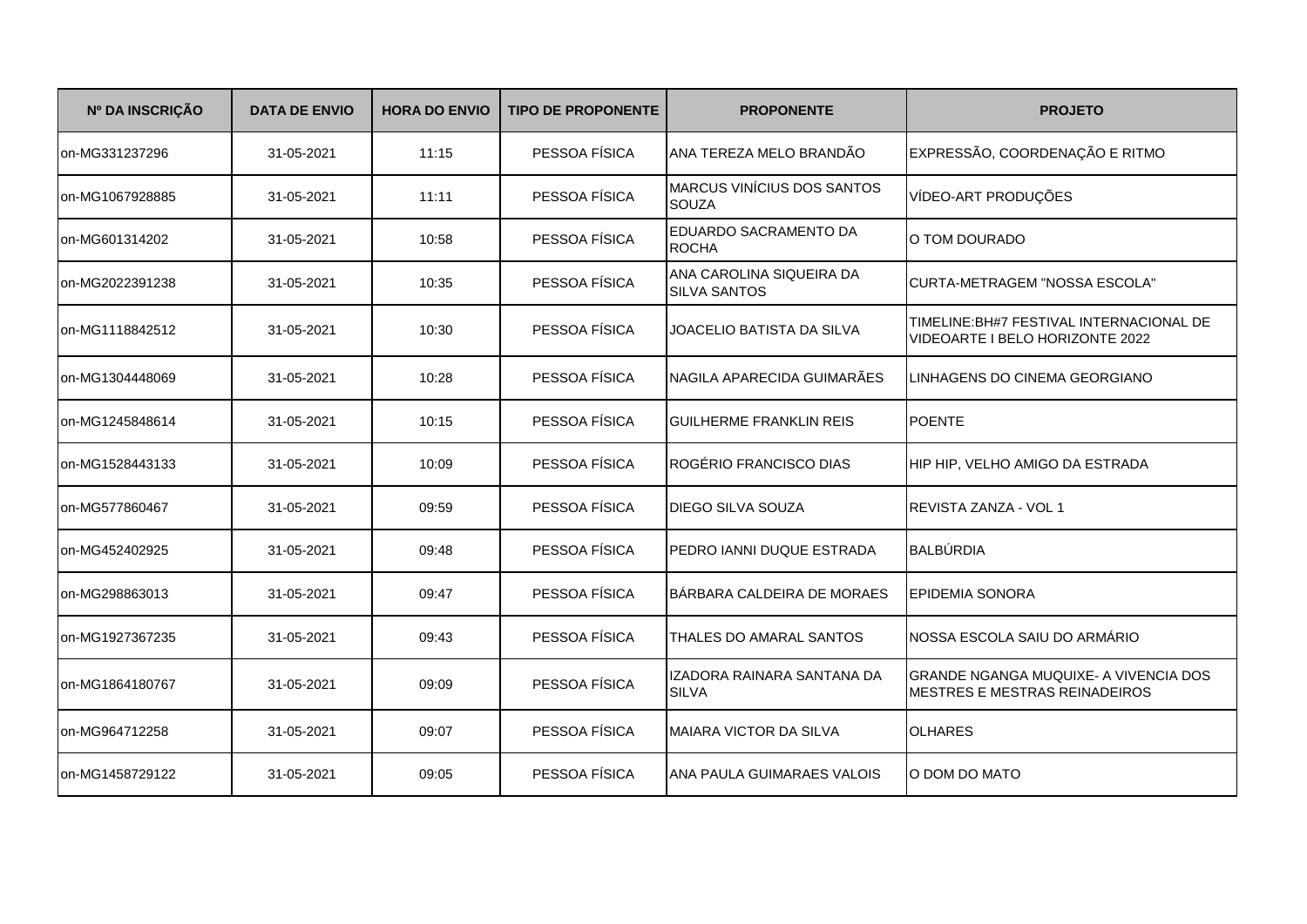| Nº DA INSCRIÇÃO | <b>DATA DE ENVIO</b> | <b>HORA DO ENVIO</b> | <b>TIPO DE PROPONENTE</b> | <b>PROPONENTE</b>                                    | <b>PROJETO</b>                                                  |
|-----------------|----------------------|----------------------|---------------------------|------------------------------------------------------|-----------------------------------------------------------------|
| on-MG199502666  | 31-05-2021           | 09:02                | PESSOA FÍSICA             | <b>GRAZIELLA CRISTINA DE SOUZA</b><br><b>LUCIANO</b> | MOSTRA HORIZONTES PERIFÉRICOS: 100<br>FILMES EM 10 ANOS         |
| on-MG1144672856 | 31-05-2021           | 08:40                | PESSOA FÍSICA             | PAULA FABIANA SILVA                                  | <b>AMIGAS</b>                                                   |
| on-MG2066770126 | 31-05-2021           | 08:26                | PESSOA FÍSICA             | ARTHUR VITOR COSTA BATISTA                           | CURRAL: DA CONTORNO AO DEPUTA                                   |
| on-MG2126061913 | 31-05-2021           | 08:20                | PESSOA FÍSICA             | LUCAS ANTÔNIO PEREIRA MORAIS                         | ICIRCULO DO FOGO                                                |
| on-MG262094245  | 31-05-2021           | 03:00                | PESSOA FÍSICA             | <b>ITALO CHARLES DE ALMEIDA</b><br><b>PEREIRA</b>    | <b>LOMBRADO</b>                                                 |
| on-MG330718263  | 31-05-2021           | 02:29                | PESSOA FÍSICA             | FERNANDO COSTA FERREIRA                              | JOSÉ RONALDO LIMA: UM DOS PIONEIROS DA<br><b>ARTE SENSORIAL</b> |
| on-MG478940106  | 31-05-2021           | 02:22                | PESSOA FÍSICA             | <b>RAFAEL MENDES</b><br>MONTEIRO DE VASCONCELOS      | <b>COMO ANTES</b>                                               |
| on-MG273312020  | 31-05-2021           | 01:27                | PESSOA FÍSICA             | JOSUÉ BENVINDO SANTANA DE<br><b>OLIVEIRA</b>         | <b>IGREJA LTDA</b>                                              |
| on-MG1677620049 | 31-05-2021           | 01:24                | PESSOA FÍSICA             | EDSON POLIDORO DOS SANTOS<br><b>GONZAGA</b>          | O CORPO QUE FALA                                                |
| on-MG1889363674 | 31-05-2021           | 01:14                | PESSOA FÍSICA             | LUNA VENTURA CORREA                                  | A OUTRA HISTÓRIA DA ARTE                                        |
| on-MG2004958239 | 31-05-2021           | 00:56                | PESSOA FÍSICA             | DAVIDSON JUNIO MOREIRA<br><b>EURICO</b>              | <b>MIRONGA</b>                                                  |
| on-MG1939735235 | 31-05-2021           | 00:49                | PESSOA FÍSICA             | ROSA MARIA ANTUÑA MARTINS                            | O GALINHEIRO                                                    |
| on-MG654997582  | 31-05-2021           | 00:45                | PESSOA FÍSICA             | GILMAR CALACIO GUIMARÃES                             | PRA CIDADE ENCANTAR                                             |
| on-MG731608650  | 31-05-2021           | 00:34                | PESSOA FÍSICA             | LEANDRO ARAGÃO SOARES                                | <b>ERA BOI MAGRO</b>                                            |
| on-MG109652854  | 31-05-2021           | 00:32                | PESSOA FÍSICA             | PAULA VIVACQUA DE SOUZA<br><b>GALVÃO BOARIN</b>      | <b>VISTAS</b>                                                   |
| Ion-MG827471617 | 31-05-2021           | 00:29                | PESSOA FÍSICA             | RAFAEL PEREIRA GUIMARÃES                             | O HOMEM-CAFÉ - LONGA-METRAGEM EM<br>ANIMAÇÃO                    |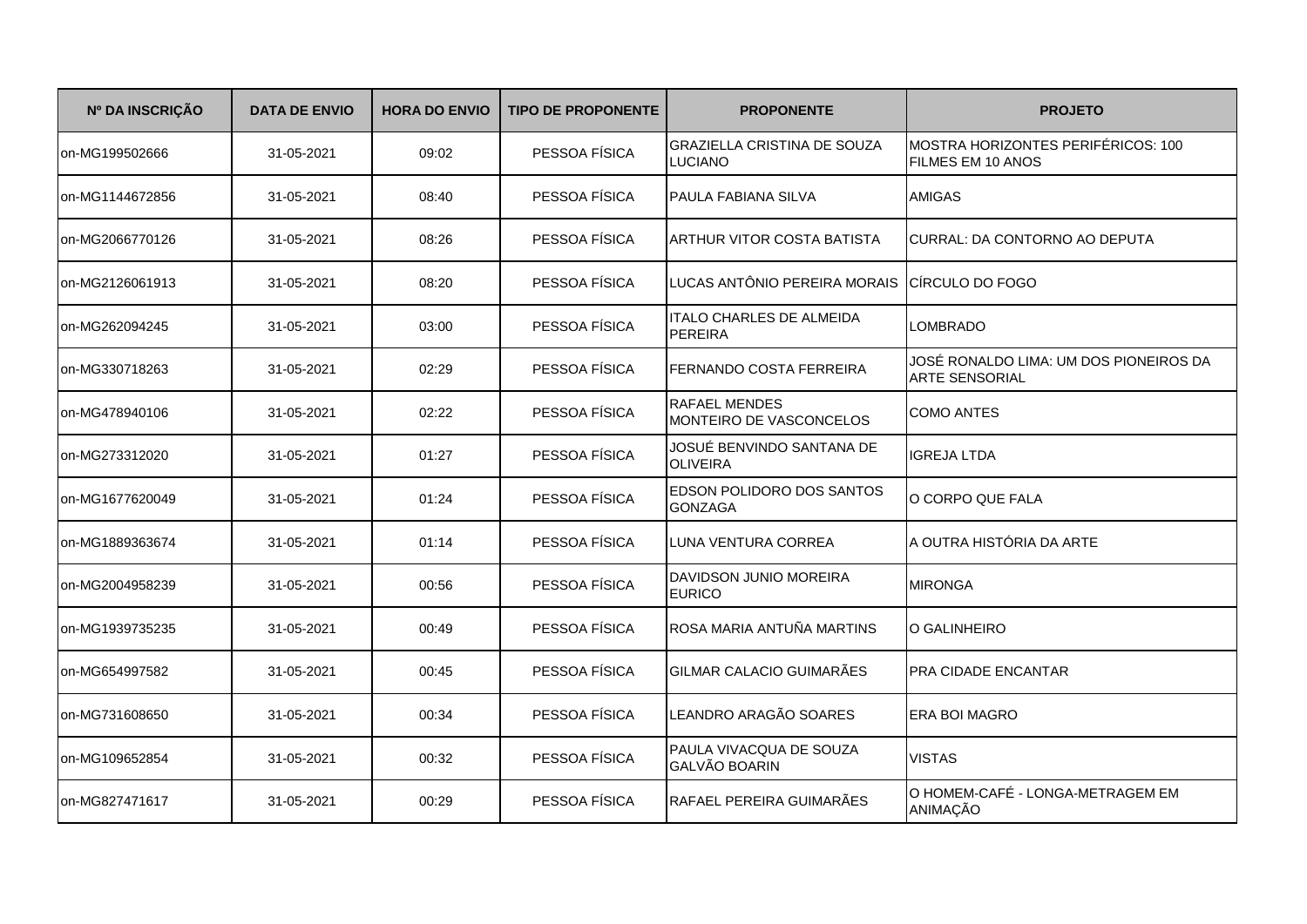| Nº DA INSCRIÇÃO | <b>DATA DE ENVIO</b> | <b>HORA DO ENVIO</b> | <b>TIPO DE PROPONENTE</b> | <b>PROPONENTE</b>                                 | <b>PROJETO</b>                                                                                        |
|-----------------|----------------------|----------------------|---------------------------|---------------------------------------------------|-------------------------------------------------------------------------------------------------------|
| on-MG1770732074 | 31-05-2021           | 00:10                | PESSOA FÍSICA             | <b>STELA SILVA DIOGO</b>                          | FELIZES PARA SEMPRE OU PARA AGORA?                                                                    |
| on-MG1248206367 | 31-05-2021           | 00:02                | PESSOA FÍSICA             | LUDIMILA GISLAINE FERNANDES<br><b>RODRIGUES</b>   | INTANGÍVEL                                                                                            |
| on-MG979595199  | 30-05-2021           | 23:45                | PESSOA FÍSICA             | <b>GABRIEL DE ANDRADE CARVALHO</b><br>MÜLLER LEAL | CINEMA VERDADE E CLÍNICA DA ATIVIDADE -<br>AUDIOVISUAL COMO MÉTODO PRÁTICO DE<br>SAÚDE DO TRABALHADOR |
| on-MG180294864  | 30-05-2021           | 23:39                | PESSOA FÍSICA             | DANIEL COSTA E SILVA                              | <b>PRELÚDIOS</b>                                                                                      |
| on-MG1370368616 | 30-05-2021           | 23:28                | PESSOA FÍSICA             | THAYLANE CRISTINA SANTOS<br><b>SILVA</b>          | ELABORAÇÃO E AÇÃO: CURSO DE ELABORAÇÃO<br>DE PROJETOS AUDIOVISUAIS                                    |
| on-MG1073701831 | 30-05-2021           | 23:24                | PESSOA FÍSICA             | <b>MARIA LEITE FONTES</b>                         | NÃO ME TOCA, SEU BOBOCA!                                                                              |
| on-MG689061180  | 30-05-2021           | 23:13                | PESSOA FÍSICA             | JÚLIA PINHEIRO DRUMOND                            | A NUVEM NA CAIXA                                                                                      |
| on-MG691029238  | 30-05-2021           | 23:08                | PESSOA FÍSICA             | NIVIA LABIBE ARAUJO SANTOS                        | <b>AS BENZEDEIRAS</b>                                                                                 |
| on-MG370689616  | 30-05-2021           | 23:02                | PESSOA FÍSICA             | RENATA MOREIRA EMRICH<br><b>BOTELHO</b>           | CURTA DE ANIMAÇÃO "A MÃO BOA E A MÃO<br>BOBA"                                                         |
| on-MG1349418937 | 30-05-2021           | 22:30                | PESSOA FÍSICA             | LUCIANA DAMASCENO SOARES<br><b>RIBEIRO</b>        | JOÃO-DE-BARRO                                                                                         |
| on-MG1805405338 | 30-05-2021           | 22:28                | PESSOA FÍSICA             | LÍVIA DE PAULA BRAGA VIEIRA                       | <b>ALICE NO BRASIL</b>                                                                                |
| on-MG1210258029 | 30-05-2021           | 22:21                | PESSOA FÍSICA             | ANGELO MAZZUCHELLI GARCIA                         | FILME DE PAPEL: "A HORA VAGABUNDA" EM<br><b>FOTONOVELA</b>                                            |
| on-MG929174011  | 30-05-2021           | 22:06                | PESSOA FÍSICA             | PATRÍCIA DIAS GÉA                                 | <b>MARGENS</b>                                                                                        |
| on-MG1434059140 | 30-05-2021           | 21:45                | PESSOA FÍSICA             | DANIELLE NASCIMENTO RAMALHO<br><b>GALEANO</b>     | RUA GUAICURUS: O FEMINICÍDIO DE "CARMEN"                                                              |
| on-MG147421749  | 30-05-2021           | 21:41                | PESSOA FÍSICA             | LUÍS CLÁUDIO MARTINS DE<br>ALMEIDA JÚNIOR         | <b>DILEMA</b>                                                                                         |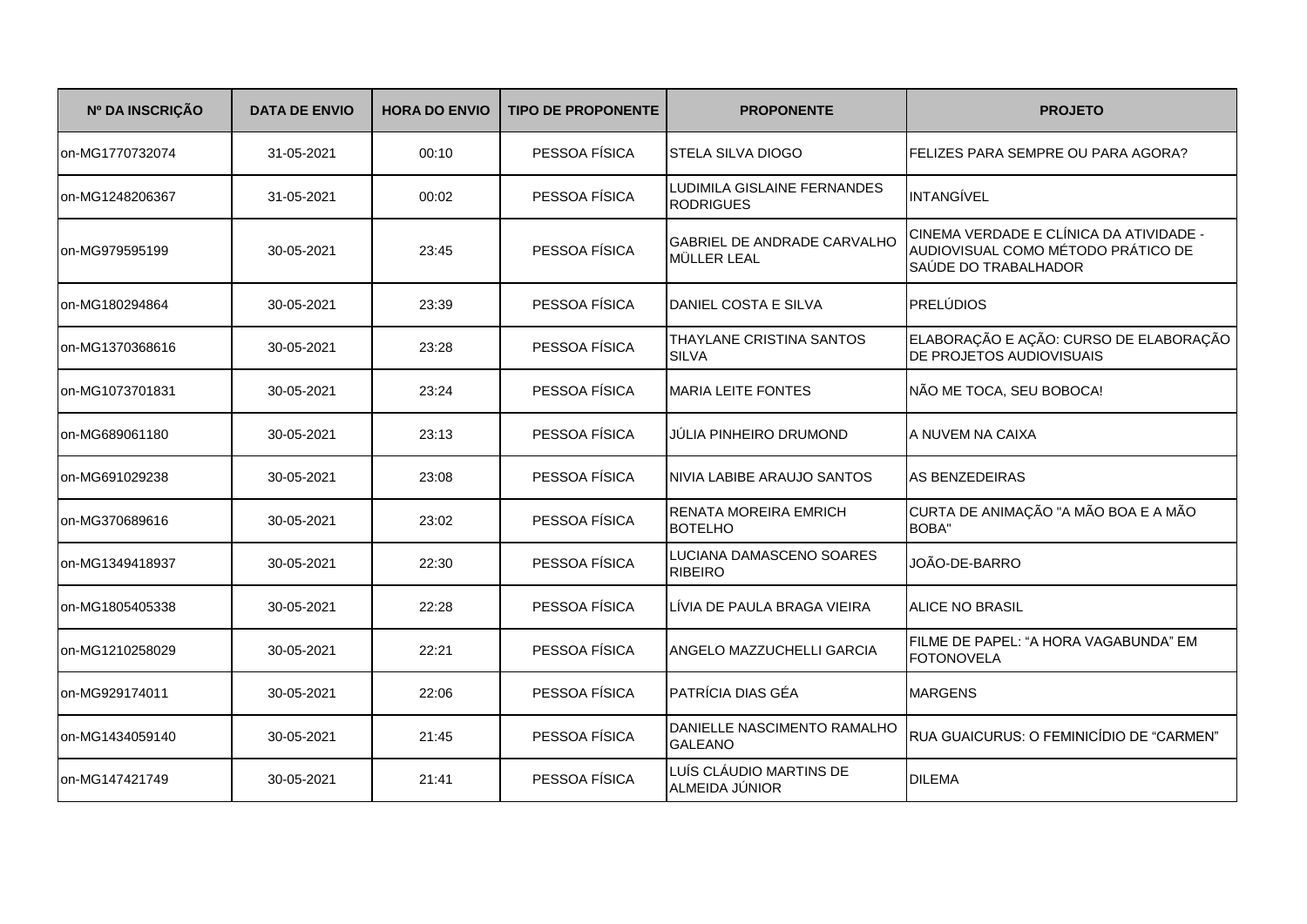| Nº DA INSCRIÇÃO | <b>DATA DE ENVIO</b> | <b>HORA DO ENVIO</b> | <b>TIPO DE PROPONENTE</b> | <b>PROPONENTE</b>                                                       | <b>PROJETO</b>                                                                                                                      |
|-----------------|----------------------|----------------------|---------------------------|-------------------------------------------------------------------------|-------------------------------------------------------------------------------------------------------------------------------------|
| on-MG550379363  | 30-05-2021           | 21:32                | PESSOA FÍSICA             | <b>HELOISA MARINA DA SILVA</b>                                          | TEATROS NEGROS EM BELO HORIZONTE: UM<br><b>DOCUMENTÁRIO</b>                                                                         |
| on-MG79430245   | 30-05-2021           | 21:24                | PESSOA FÍSICA             | ANDRÉ HALLAK MARTINS DA<br>COSTA CAMILO GUIMARÃES DE<br><b>OLIVEIRA</b> | O DOCUMENTÁRIO EXPANDIDO:<br>VIDEOINSTALAÇÕES DOCUMENTAIS EM<br>EXPOSIÇÕES DE ARTE                                                  |
| on-MG1003248803 | 30-05-2021           | 21:13                | PESSOA FÍSICA             | <b>IVO DA COSTA SILVA</b>                                               | CAPETA DO VILARINHO                                                                                                                 |
| on-MG579430403  | 30-05-2021           | 21:12                | PESSOA FÍSICA             | NÍVEA RENATA ALENCAR DE<br><b>FREITAS</b>                               | CASA DA ÓPERA DE OURO PRETO: UM<br>DOCUMENTÁRIO-PERFORMANCE EM<br>HOMENAGEM AO TEATRO MAIS ANTIGO EM<br>FUNCIONAMENTO DAS AMERICAS. |
| on-MG213460969  | 30-05-2021           | 20:55                | PESSOA FÍSICA             | <b>CLARA ANTUNES DE FARIA</b>                                           | <b>CUIDADO INVISÍVEL</b>                                                                                                            |
| on-MG1674121006 | 30-05-2021           | 20:41                | PESSOA FÍSICA             | BIANCA ISABEL ZANDE SÁ                                                  | ROTEIRO DA WEBSÉRIE COMER COM OS<br>OLHOS: MEMÓRIA E CULTURA ALIMENTAR                                                              |
| on-MG830411888  | 30-05-2021           | 20:08                | PESSOA FÍSICA             | <b>BRUNO FIGUEROA COLARES</b>                                           | <b>BABY DOLL</b>                                                                                                                    |
| on-MG1822185150 | 30-05-2021           | 19:59                | PESSOA FÍSICA             | PEDRO HENRIQUE MONTEIRO<br><b>MOREIRA</b>                               | PDRÃO VIDEOCLIPES E O CIRCUITO DE<br>CRIAÇÃO AUDIOVISUAL NA PERIFERIA DE BELO<br>HORIZONTE.                                         |
| on-MG151918243  | 30-05-2021           | 19:44                | PESSOA FÍSICA             | MÔNICA MARTINS DE GODOY<br><b>FONSECA</b>                               | VALORIZAÇÃO DOS SABERES E FAZERES COMO<br>FORMA DE SE RECONSTRUIR: UM REGISTRO<br>ÉTICO E ESTÉTICO.                                 |
| on-MG1118263506 | 30-05-2021           | 19:23                | PESSOA FÍSICA             | DANILO MARCOS AZEVEDO VILAÇA CONTOS DE METAL                            |                                                                                                                                     |
| on-MG2145653355 | 30-05-2021           | 19:17                | PESSOA FÍSICA             | <b>CRISTIANE MOREIRA VENTURA</b>                                        | ENTRE VÊNUS E MARTE                                                                                                                 |
| on-MG434267774  | 30-05-2021           | 19:10                | PESSOA FÍSICA             | FABRÍCIO JUNIO SILVA FERREIRA                                           | <b>CÉU VERMELHO SANGUE</b>                                                                                                          |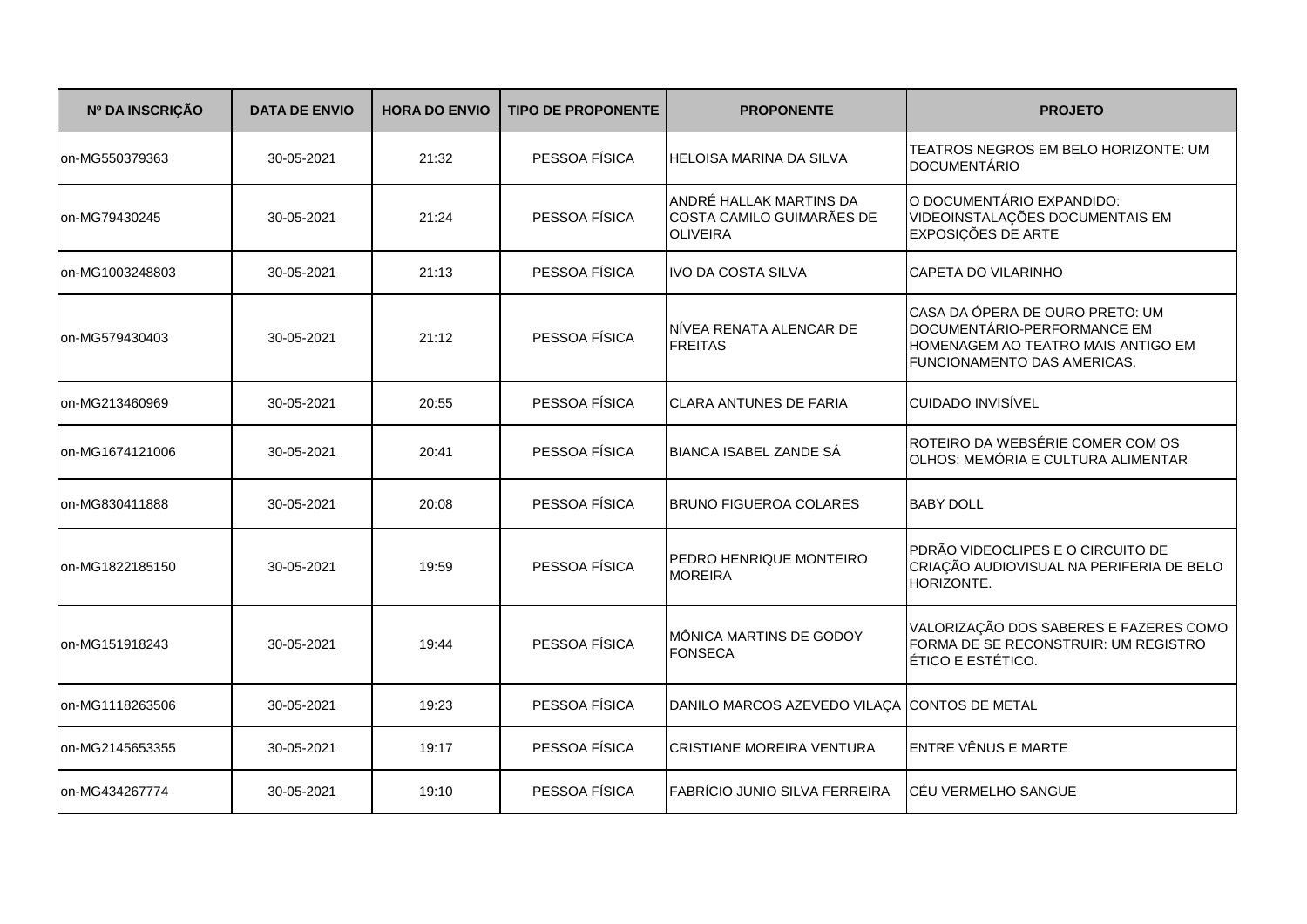| Nº DA INSCRIÇÃO | <b>DATA DE ENVIO</b> | <b>HORA DO ENVIO</b> | <b>TIPO DE PROPONENTE</b> | <b>PROPONENTE</b>                                  | <b>PROJETO</b>                           |
|-----------------|----------------------|----------------------|---------------------------|----------------------------------------------------|------------------------------------------|
| on-MG111815496  | 30-05-2021           | 19:07                | PESSOA FÍSICA             | <b>BRUNO PEIXOTO FREDERICO</b>                     | <b>MEL</b>                               |
| on-MG1856403714 | 30-05-2021           | 19:05                | PESSOA FÍSICA             | LIDIA APARECIDA RODRIGUES<br>SILVA MELLO           | UMA HISTÓRIA PRECISA DE UM COMEÇO.       |
| on-MG1827281828 | 30-05-2021           | 18:32                | PESSOA FÍSICA             | HYU OLIVEIRA GUIMARÃES                             | BH É AFROINDÍGENA                        |
| on-MG362748676  | 30-05-2021           | 18:03                | PESSOA FÍSICA             | <b>MARCOS MATEUS DA SILVA</b>                      | <b>PRETV</b>                             |
| on-MG1577536761 | 30-05-2021           | 17:51                | PESSOA FÍSICA             | <b>MARINA SOARES MARTINS</b>                       | <b>LAPSO</b>                             |
| on-MG321538151  | 30-05-2021           | 17:19                | PESSOA FÍSICA             | <b>GISLAINE GONÇALVES</b>                          | O ARTISTA                                |
| on-MG1878553328 | 30-05-2021           | 17:14                | PESSOA FÍSICA             | MICHEL RAMOS DOS SANTOS                            | O CÃO DE OMULU                           |
| on-MG1640369086 | 30-05-2021           | 17:11                | PESSOA FÍSICA             | <b>DARCILA RODRIGUES</b>                           | ÁGUAS FRIAS, LAGOA DA PAMPULHA, MINI DOC |
| on-MG223358239  | 30-05-2021           | 16:55                | PESSOA FÍSICA             | MILCA ALVES DA SILVA                               | HISTÓRIAS DE PRATELEIRAS                 |
| on-MG1303405349 | 30-05-2021           | 16:21                | PESSOA FÍSICA             | VICTOR FLÁVIO CARVALHAIS<br><b>BARROSO LACERDA</b> | ALÉM ACIMA                               |
| on-MG161565706  | 30-05-2021           | 16:10                | PESSOA FÍSICA             | EDUARDO DE SOUZA VIEIRA                            | WEB SÉRIE - PALAVRA PELADA               |
| on-MG818880722  | 30-05-2021           | 16:09                | PESSOA FÍSICA             | SAMORA N'ZINGA SOARES<br><b>CARDOSO</b>            | DOCUMENTÁRIO PONTE BRASIL MOÇAMBIQUE     |
| on-MG228804676  | 30-05-2021           | 15:53                | PESSOA FÍSICA             | TAMIRA RODRIGUES DE ABREU                          | <b>CINEBITACA</b>                        |
| on-MG1468102078 | 30-05-2021           | 15:37                | PESSOA FÍSICA             | RENAN EDUARDO NERES SILVA                          | <b>GRANDE SECA EM JUDÁ</b>               |
| on-MG1867208817 | 30-05-2021           | 14:46                | PESSOA FÍSICA             | HENRIQUE MANOEL SILVA DE<br><b>OLIVEIRA</b>        | CORAÇÕES ABERTOS                         |
| on-MG1880764235 | 30-05-2021           | 13:48                | PESSOA FÍSICA             | <b>KAREN SUZANE SILVA</b>                          | <b>CICLO</b>                             |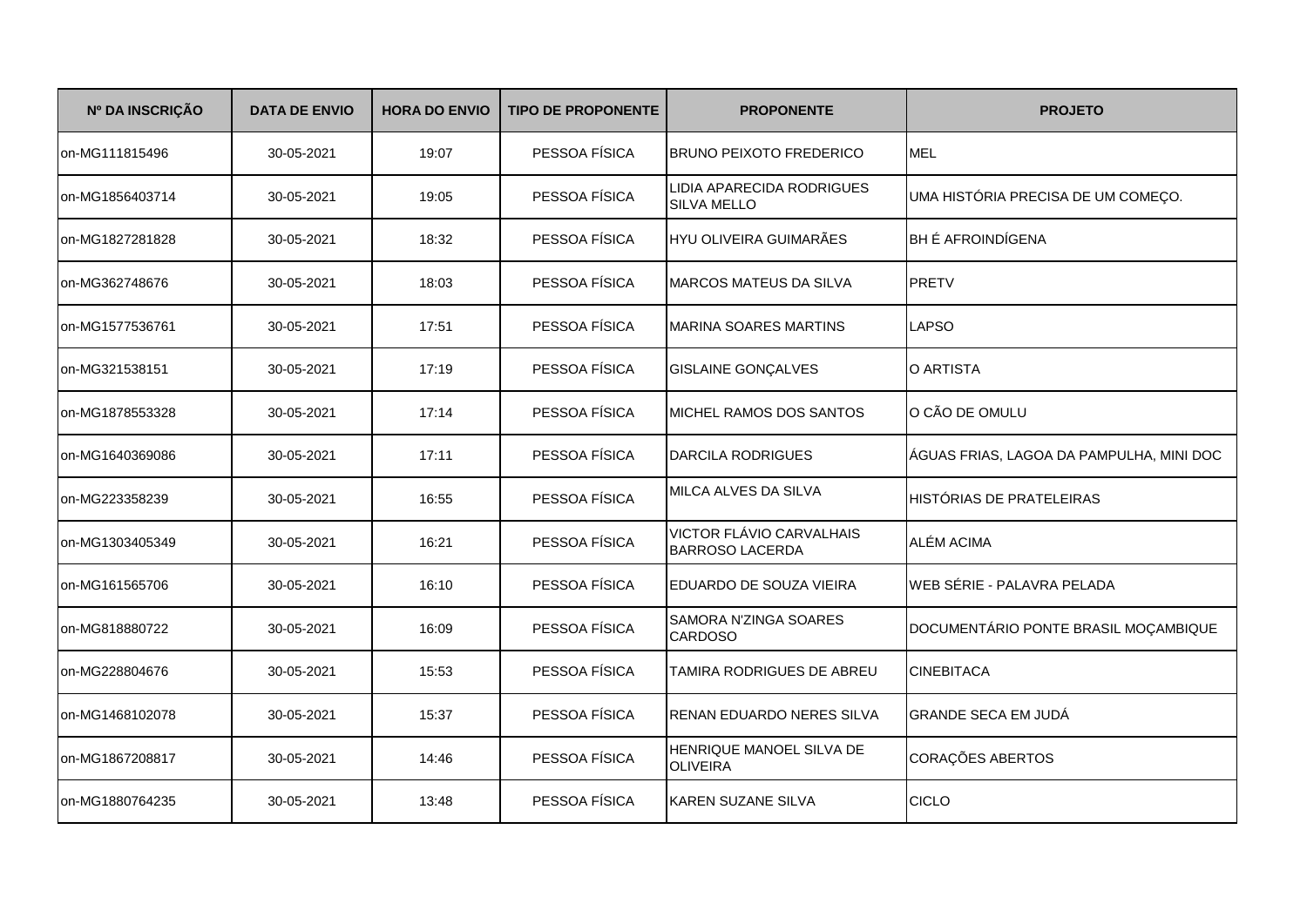| Nº DA INSCRIÇÃO | <b>DATA DE ENVIO</b> | <b>HORA DO ENVIO</b> | <b>TIPO DE PROPONENTE</b> | <b>PROPONENTE</b>                            | <b>PROJETO</b>                                                       |
|-----------------|----------------------|----------------------|---------------------------|----------------------------------------------|----------------------------------------------------------------------|
| on-MG1763603185 | 30-05-2021           | 13:24                | PESSOA FÍSICA             | <b>DALILA PIRES BATISTA</b>                  | OS PREDIM É NÓIS                                                     |
| on-MG601165525  | 30-05-2021           | 13:19                | PESSOA FÍSICA             | JULIA DE FARIA ALVES                         | <b>BREU</b>                                                          |
| on-MG281372837  | 30-05-2021           | 12:54                | PESSOA FÍSICA             | DANIELA FERNANDES ALVES                      | MATULA FILM FESTIVAL - CINEMA E COMIDA 2ª<br><b>EDIÇÃO</b>           |
| on-MG1196821329 | 30-05-2021           | 12:52                | PESSOA FÍSICA             | LAURA GONTIJO DE GODOY                       | MOSTRA OPONENTES INVISÍVEIS - MULHERES<br><b>QUE FILMAM</b>          |
| on-MG1158109393 | 30-05-2021           | 12:34                | PESSOA FÍSICA             | ANA CAROLINA ANTUNES SANTOS                  | FENDA - EDIÇÃO LATINOAMÉRICA                                         |
| on-MG1591746581 | 30-05-2021           | 12:13                | PESSOA FÍSICA             | MARCUS LUAN DE OLIVEIRA NETO                 | DE OLHOS FECHADOS                                                    |
| on-MG1505172626 | 30-05-2021           | 11:58                | PESSOA FÍSICA             | THIAGO CRUZ WELTER                           | #SEGUEADICA, SUSTENTABILIDADE: UMA<br>HISTÓRIA DE TUDO E DE TODOS    |
| on-MG1862220659 | 30-05-2021           | 11:49                | PESSOA FÍSICA             | YASMIN GUIMARÃES CASTRO<br><b>FERREIRA</b>   | DOCE DE LEITE                                                        |
| on-MG283786006  | 30-05-2021           | 11:49                | PESSOA FÍSICA             | BELLINI SEBASTIÃO DE ANDRADE                 | O CHORO DO CERRADO                                                   |
| on-MG1356555138 | 30-05-2021           | 11:19                | PESSOA FÍSICA             | MARIANA DE MELO PEREIRA                      | LILITH                                                               |
| on-MG1785869817 | 30-05-2021           | 09:42                | PESSOA FÍSICA             | RICARDO LUIZ DOS REIS LIMA E<br><b>SILVA</b> | O FUTURO DA PRÉ-HISTORIA                                             |
| on-MG419911196  | 30-05-2021           | 01:12                | PESSOA FÍSICA             | JEAN PAULO DE JESUS<br><b>NASCIMENTO</b>     | <b>LUA CHEIA</b>                                                     |
| on-MG1195599145 | 30-05-2021           | 00:44                | PESSOA FÍSICA             | MARIA EDUARDA LIMA DE<br><b>ANDRADE</b>      | <b>FACES DE VIDRO</b>                                                |
| on-MG1193483180 | 29-05-2021           | 22:12                | PESSOA FÍSICA             | LEANDRO SILVA LOPES                          | <b>FLUXO</b>                                                         |
| on-MG426189039  | 29-05-2021           | 19:19                | PESSOA FÍSICA             | ANDRÉA VILAÇA LOPES MOURA                    | ROSTO DE PAPEL                                                       |
| on-MG1054939318 | 29-05-2021           | 19:06                | PESSOA FÍSICA             | ALEX DE ALMEIDA MARIANO                      | "DOCUMENTÁRIO RELATOS DE ARTISTAS NA<br>PANDEMIA SOBRE SAÚDE MENTAL" |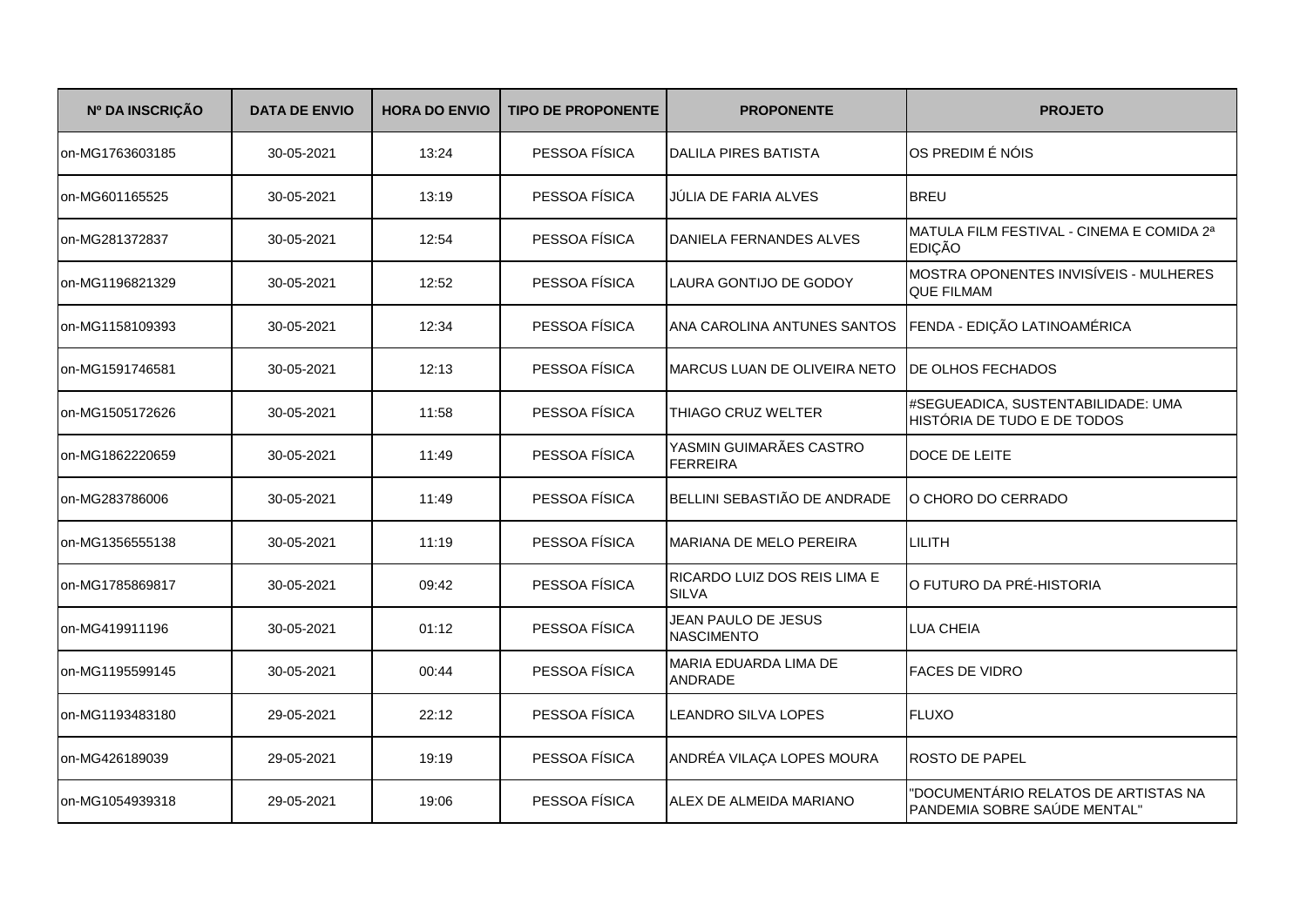| Nº DA INSCRIÇÃO | <b>DATA DE ENVIO</b> | <b>HORA DO ENVIO</b> | <b>TIPO DE PROPONENTE</b> | <b>PROPONENTE</b>                                  | <b>PROJETO</b>                                                                                                                               |
|-----------------|----------------------|----------------------|---------------------------|----------------------------------------------------|----------------------------------------------------------------------------------------------------------------------------------------------|
| on-MG1492917958 | 29-05-2021           | 18:47                | PESSOA FÍSICA             | THIAGO ROSADO SILVA                                | INTELECTUALIDADES NEGRAS: A REINVENÇÃO<br><b>DO BRASIL</b>                                                                                   |
| on-MG2141531633 | 29-05-2021           | 18:39                | PESSOA FÍSICA             | <b>GABRIELA BARBOSA DE AMORIM</b>                  | O CLUBE SECRETO DOS DEMÔNIOS DO CURRAL                                                                                                       |
| on-MG907742763  | 29-05-2021           | 18:17                | PESSOA FÍSICA             | <b>CREUSA PEREIRA DE FARIA</b>                     | DOCUMENTÁRIO COGUMELO RECORDS - 40<br><b>ANOS</b>                                                                                            |
| on-MG933699201  | 29-05-2021           | 18:16                | PESSOA FÍSICA             | <b>MARCUS HENRIQUE ALBERTO</b>                     | <b>ESOPO E PITÁGORAS BOXEADOR</b>                                                                                                            |
| on-MG261182462  | 29-05-2021           | 18:04                | PESSOA FÍSICA             | ANA LUISA BAMBIRRA ALVES                           | VINGANÇA: SUBSTANTIVO FEMININO                                                                                                               |
| on-MG1467497111 | 29-05-2021           | 17:05                | PESSOA FÍSICA             | JOÃO CÉSAR BORGES                                  | A ESPADA DE OGUM                                                                                                                             |
| on-MG2027177585 | 29-05-2021           | 16:59                | PESSOA FÍSICA             | <b>FRANCISCO MATIAS DE ALMEIDA</b><br><b>FILHO</b> | MULHERS DE LEI                                                                                                                               |
| on-MG713753028  | 29-05-2021           | 16:47                | PESSOA FÍSICA             | <b>NICOLE FARIA BATISTA</b>                        | "ENSINANDO A TRANSGREDIR" COM AS<br>IMAGENS: CINEMA COMO ALIADO PARA UMA<br>EDUCAÇÃO LIBERTADORA - CURSO DE<br>CAPACITAÇÃO PARA PROFESSORES. |
| on-MG171078290  | 29-05-2021           | 16:40                | PESSOA FÍSICA             | LUCAS LANZA PENA                                   | UM LUGAR ONDE EU POSSA TE GUARDAR                                                                                                            |
| on-MG1101223621 | 29-05-2021           | 16:33                | PESSOA FÍSICA             | <b>BRUNA PIANTINO DO PINHO</b>                     | <b>MAESTRA</b>                                                                                                                               |
| on-MG1825458242 | 29-05-2021           | 16:11                | PESSOA FÍSICA             | MARIO FERNANDO FELIPE RIBEIRO A MONTANTE           |                                                                                                                                              |
| on-MG104731946  | 29-05-2021           | 16:01                | PESSOA FÍSICA             | JÚLIA PIMENTEL MAIA PORTUGAL                       | TOQUE: DO PALCO PARA AS TELAS.                                                                                                               |
| on-MG876770381  | 29-05-2021           | 15:31                | PESSOA FÍSICA             | ANA BEATRIZ MASCARENHAS<br>PEREIRA                 | FESTIVAL CINE IDENTIDADE, CIDADANIA E MEIO<br><b>AMBIENTE</b>                                                                                |
| on-MG1650786714 | 29-05-2021           | 14:12                | PESSOA FÍSICA             | PAULA DE ABREU RESENDE                             | MARTINA E GUARÁ - MORCEGOS SÃO<br><b>VAMPIROS?</b>                                                                                           |
| on-MG1315832319 | 29-05-2021           | 13:25                | PESSOA FÍSICA             | ALFREDO TADEU DOS REIS ALVES                       | <b>QUEM AMA NÃO MATA!</b>                                                                                                                    |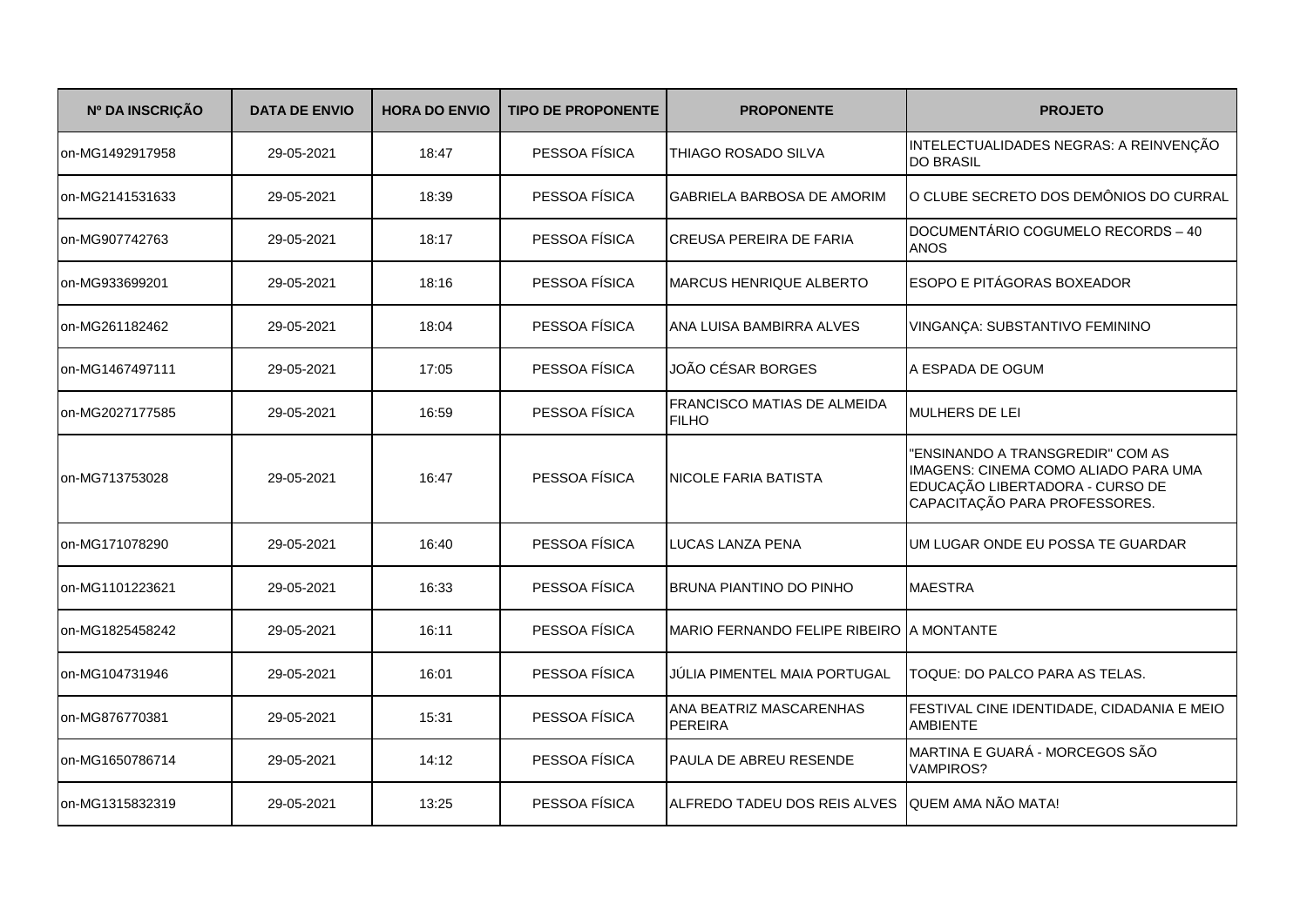| Nº DA INSCRIÇÃO | <b>DATA DE ENVIO</b> | <b>HORA DO ENVIO</b> | <b>TIPO DE PROPONENTE</b> | <b>PROPONENTE</b>                                | <b>PROJETO</b>                                                                                  |
|-----------------|----------------------|----------------------|---------------------------|--------------------------------------------------|-------------------------------------------------------------------------------------------------|
| on-MG217528692  | 29-05-2021           | 13:21                | PESSOA FÍSICA             | LUÍS OTÁVIO MENDONÇA DE<br><b>OLIVEIRA</b>       | III ANTROPOKAOS: MOSTRA DE FICÇÃO<br>CIENTÍFICA LATINO-AMERICANA                                |
| on-MG659297830  | 29-05-2021           | 12:05                | PESSOA FÍSICA             | <b>GABRIEL MARCOS DE SOUZA</b><br><b>ALMEIDA</b> | NO INÍCIO DO MUNDO                                                                              |
| on-MG1603303555 | 29-05-2021           | 12:03                | PESSOA FÍSICA             | CARLOS RITA ALVES MARINHO<br><b>JUNIOR</b>       | PROCEVÊ ART FESTIVAL                                                                            |
| on-MG269366563  | 29-05-2021           | 11:50                | PESSOA FÍSICA             | EDVALDO FERREIRA VIANA                           | ALÉM-MUROS: AÇÃO DE FORMAÇÃO E<br>CAPACITAÇÃO AO AUDIOVISUAL.                                   |
| on-MG1548300315 | 29-05-2021           | 11:29                | PESSOA FÍSICA             | CARLOS ANTÔNIO DUARTE DA<br><b>CRUZ</b>          | OS QUATRO CAVALEIROS DA PORCA ALICE                                                             |
| on-MG191565896  | 28-05-2021           | 22:53                | PESSOA FÍSICA             | LUCAS GUIMARÃES RAMOS DO<br><b>PRADO</b>         | DOCUMENTÁRIO - DOCENTES E SUAS<br>MÁSCARAS TEATRAIS NOS CURSOS DE TEATRO<br>DE BELO HORIZONTE   |
| on-MG1530423972 | 28-05-2021           | 22:36                | PESSOA FÍSICA             | FERNANDA VIDIGAL RACHID SILVA                    | O SEGREDO DE SIKÁN - ANIMAÇÃO                                                                   |
| on-MG1425632704 | 28-05-2021           | 22:16                | PESSOA FÍSICA             | ALEXANDRE PIMENTA MARQUES                        | NO RIO O PEIXE - MOSTRA CINEMA, DIREITOS<br><b>HUMANOS E ECOLOGIA</b>                           |
| on-MG468411819  | 28-05-2021           | 20:03                | PESSOA FÍSICA             |                                                  | ALUIZIO DE PAULA SALLES JUNIOR INOS BAILES DA VIDA - MINISSERIE PARA TV                         |
| on-MG1580336321 | 28-05-2021           | 20:02                | PESSOA FÍSICA             | KARLA DANIELLE ARAUJO<br><b>FIGUEIROA</b>        | ESCREVO CARTAS - PERFORMANCE LITERÁRIA<br>DE ARTES VISUAIS DA PALAVRA AFETIVA.<br><b>PLAVPA</b> |
| on-MG372535340  | 28-05-2021           | 17:22                | PESSOA FÍSICA             | ALDO CLECIUS NERIS DA SILVA                      | MODA: TERRITÓRIO DE EXISTIR                                                                     |
| on-MG297214171  | 28-05-2021           | 17:13                | PESSOA FÍSICA             | YASMIN PINHEIRO BORASCHI                         | <b>BH RESPIRA HIP HOP</b>                                                                       |
| on-MG1734558195 | 28-05-2021           | 16:21                | PESSOA FÍSICA             | <b>ADO SILVA VIANA</b>                           | FESTIVAL BELO HORIZONTE GAMES<br><b>EXPERIENCE</b>                                              |
| on-MG1272530227 | 28-05-2021           | 15:52                | PESSOA FÍSICA             | MARCELO ANSELMO GOMES                            | TORRE DA VIDA                                                                                   |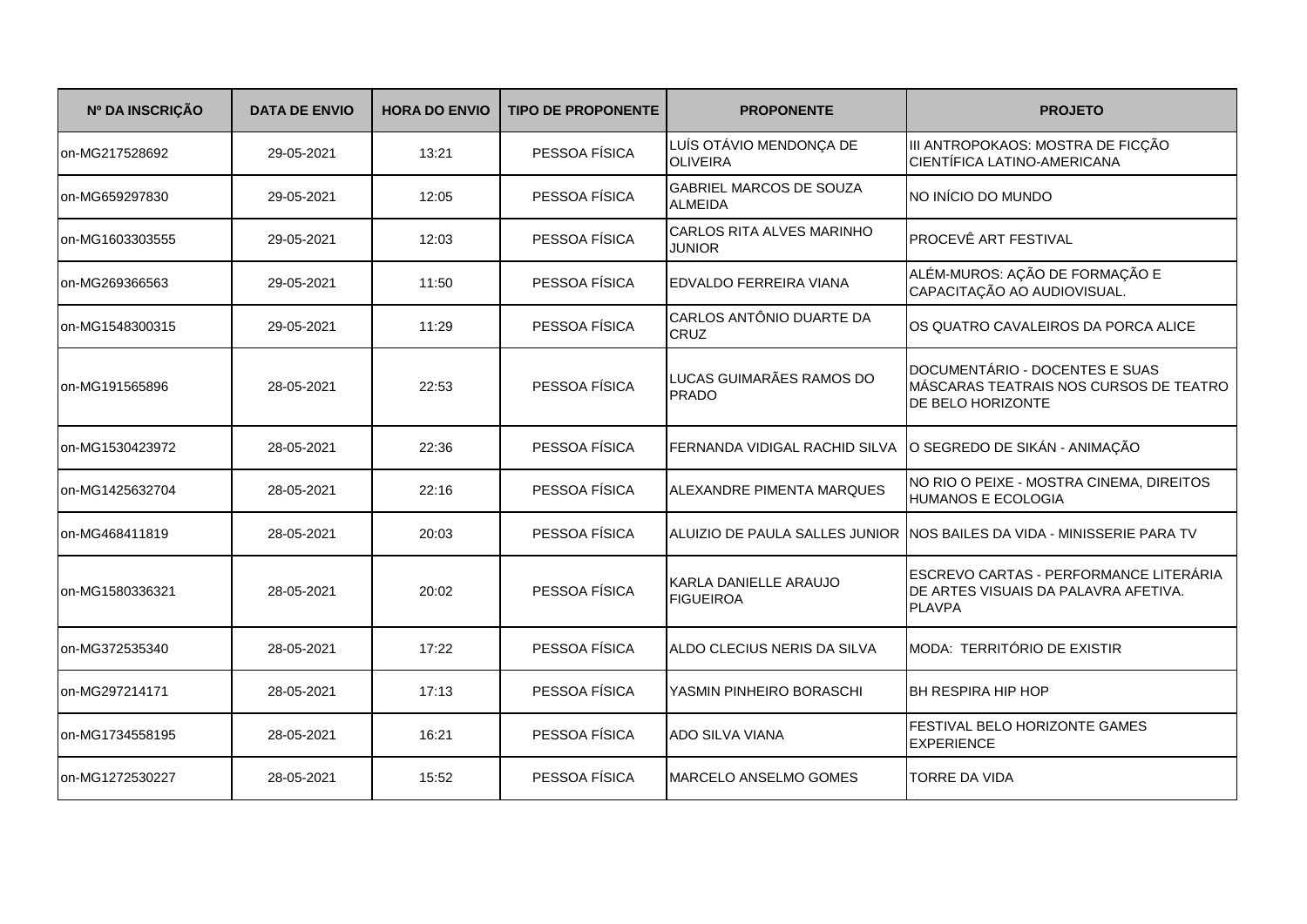| Nº DA INSCRIÇÃO | <b>DATA DE ENVIO</b> | <b>HORA DO ENVIO</b> | <b>TIPO DE PROPONENTE</b> | <b>PROPONENTE</b>                           | <b>PROJETO</b>                                                                                                       |
|-----------------|----------------------|----------------------|---------------------------|---------------------------------------------|----------------------------------------------------------------------------------------------------------------------|
| on-MG1691563837 | 28-05-2021           | 15:51                | PESSOA FÍSICA             | <b>RAQUEL BRAGA</b>                         | ASHANTI: A HERANÇA AFRICANA EM MINAS<br><b>GERAIS</b>                                                                |
| on-MG1070334913 | 28-05-2021           | 15:35                | PESSOA FÍSICA             | <b>GERSON BARRAL LIMA</b>                   | HIPHOP.DOC - A ARTE DAS PERIFERIAS                                                                                   |
| on-MG411662598  | 28-05-2021           | 15:08                | PESSOA FÍSICA             | RODRIGO MIRANDA DE AMORIM                   | <b>BELA ADORMECIDA COMPLETO</b>                                                                                      |
| on-MG944642531  | 28-05-2021           | 13:55                | PESSOA FÍSICA             | CRIS DINIZ AGUIAR                           | 6ª EDIÇÃO DO CINE POJICHÁ- EDIÇÃO BH -<br>FESTIVAL DE CINEMA DOS VALES DO MUCURI E<br><b>JEQUITINHONHA</b>           |
| on-MG1167735316 | 28-05-2021           | 13:16                | PESSOA FÍSICA             | GABRIELA HILARINO SIMÕES                    | <b>CIRCO ESCOLA</b>                                                                                                  |
| on-MG1997367842 | 28-05-2021           | 13:12                | PESSOA FÍSICA             | <b>MATEUS VITOR SILVA</b>                   | HORIZONTE LITERÁRIO - UMA AVENTURA<br><b>ANATÔMICA</b>                                                               |
| on-MG2111070383 | 28-05-2021           | 12:23                | PESSOA FÍSICA             | JOSÉ FRANCISCO NUNES<br><b>FONSECA</b>      | <b>SUSSURROS DA LIBERDADE</b>                                                                                        |
| on-MG178875459  | 28-05-2021           | 04:40                | PESSOA FÍSICA             | MARCELA RAMOS BOTELHO<br><b>APGAUA</b>      | A MÚSICA COLONIAL POR UMA RELEITURA<br><b>CAMERÍSTICA</b>                                                            |
| on-MG2024345503 | 28-05-2021           | 02:42                | PESSOA FÍSICA             | MARIA RAQUEL ALVES COUTO<br><b>RAMIRO</b>   | DOCUMENTÁRIO "12 ANOS DO PERSONAGEM<br>BOLINHO".                                                                     |
| on-MG413146424  | 28-05-2021           | 00:34                | PESSOA FÍSICA             | THIAGO DE PAULO PACHECO                     | PRIMEIRO DE MAIO: LUGAR DE MEMÓRIA                                                                                   |
| on-MG1522016423 | 28-05-2021           | 00:23                | PESSOA FÍSICA             | LUÍS HENRIQUE ALVES EVO                     | FERVA - FESTIVAL REINVENTADO DE VÍDEOS<br>AUTORAIS - 3ª EDIÇÃO                                                       |
| on-MG782854193  | 27-05-2021           | 20:45                | PESSOA FÍSICA             | JOÃO VICTOR DE OLIVEIRA<br><b>RODRIGUES</b> | <b>BATALHA DA DANÇA</b>                                                                                              |
| on-MG200893787  | 27-05-2021           | 20:10                | PESSOA FÍSICA             | <b>BRENO MILAGRES DA SILVA</b>              | O LADO OCULTO DO ARCO-IRIS                                                                                           |
| on-MG737627817  | 27-05-2021           | 20:06                | PESSOA FÍSICA             | EMERSON DOMINGOS DA SILVA                   | PARCERIAS PERIFÉRICAS: A COOPERAÇÃO<br>ENTRE AS ASSOCIAÇÕES DE MORADORES DE<br>CABANA DO PAI TOMÁS E MADRE GERTRUDES |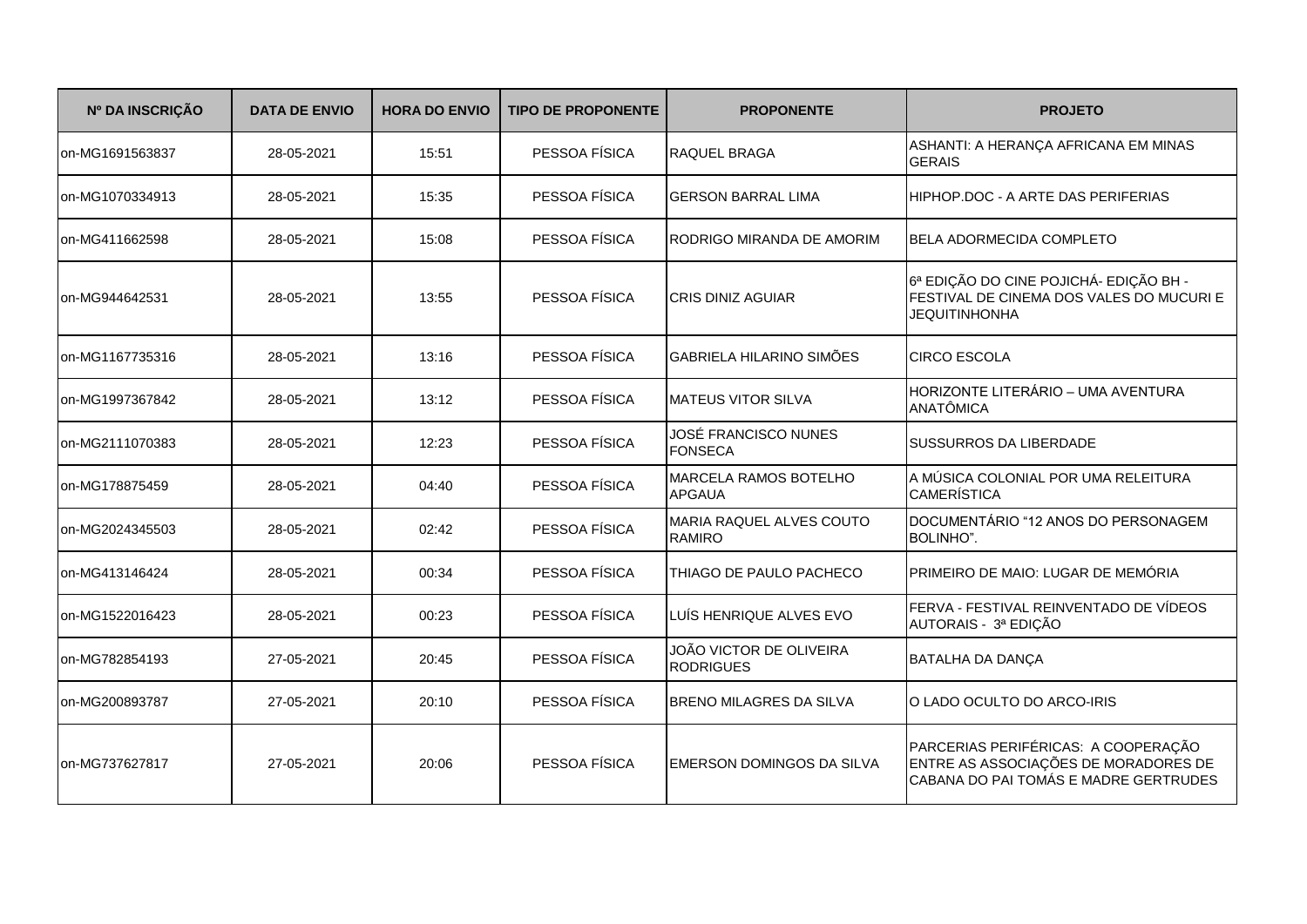| Nº DA INSCRIÇÃO | <b>DATA DE ENVIO</b> | <b>HORA DO ENVIO</b> | <b>TIPO DE PROPONENTE</b> | <b>PROPONENTE</b>                                 | <b>PROJETO</b>                                           |
|-----------------|----------------------|----------------------|---------------------------|---------------------------------------------------|----------------------------------------------------------|
| on-MG1757358203 | 27-05-2021           | 19:58                | PESSOA FÍSICA             | LUIZ PAULO RAMOS                                  | <b>INSTAGROOVES</b>                                      |
| on-MG266415590  | 27-05-2021           | 18:25                | PESSOA FÍSICA             | RAFAEL BOTTARO COSTA<br><b>FRAGOSO</b>            | A TOCA                                                   |
| on-MG1769044205 | 27-05-2021           | 15:52                | PESSOA FÍSICA             | RIVADÁVIA ALVES BARBOSA                           | <b>BENZA DEUS</b>                                        |
| on-MG1530881917 | 27-05-2021           | 13:20                | PESSOA FÍSICA             | SHELMER JOSÉ QUEIROGA FILHO                       | 1ª. MOLEIRA BH                                           |
| on-MG419326854  | 27-05-2021           | 11:43                | PESSOA FÍSICA             | CECÍLIA QUEIROZ GUIMARÃES                         | <b>FICO A ESPERAR</b>                                    |
| on-MG362638123  | 26-05-2021           | 19:18                | PESSOA FÍSICA             | <b>RICARDO DE SALVO LANZA</b>                     | DOCUMENTÁRIO AMOR EM PEDAÇOS                             |
| on-MG2001282481 | 26-05-2021           | 19:02                | PESSOA FÍSICA             | MARCELO JOSÉ FERREIRA GOMES SOBREVIVENTE DE GUERA |                                                          |
| on-MG838209688  | 26-05-2021           | 16:58                | PESSOA FÍSICA             | FELIPE SILVA CAPUTO                               | <b>DE VOLTA PARA O MERCADO</b>                           |
| on-MG624174355  | 26-05-2021           | 16:14                | PESSOA FÍSICA             | BÁRBARA SUYAN SABINO ROCHA<br><b>SANTOS</b>       | BONECARIA FANTÁSTICA - O SACI E O VIOLEIRO               |
| on-MG398993326  | 26-05-2021           | 15:14                | PESSOA FÍSICA             | LEONARDO HERMONT GOOD GOD                         | CAPETA DO VILARINHO                                      |
| on-MG1501195739 | 26-05-2021           | 11:24                | PESSOA FÍSICA             | IEDA MARIA GONÇALVES LAGOS                        | FLOR E O JEQUITIBÁ                                       |
| on-MG1471438406 | 25-05-2021           | 14:03                | PESSOA FÍSICA             | MARIA DO SOCORRO VIEIRA DIAS                      | MOVE CONCRETO! MULHERES E VIDEODANÇA -<br>SEGUNDA EDIÇÃO |
| on-MG1757031487 | 24-05-2021           | 19:31                | PESSOA FÍSICA             | <b>MARIA HORTA MACIEL</b><br>RODRIGUES ALVES      | MOSTRA DE CINEMA MINEIRO CONTEMPORÂNEO                   |
| on-MG1825583486 | 24-05-2021           | 17:59                | PESSOA FÍSICA             | MARIANA RABELO JUNQUEIRA                          | PROJETO SELVAGERIA                                       |
| on-MG1342333334 | 24-05-2021           | 17:54                | PESSOA FÍSICA             | RICARDO FERNANDES MURAD                           | <b>PARALAXE</b>                                          |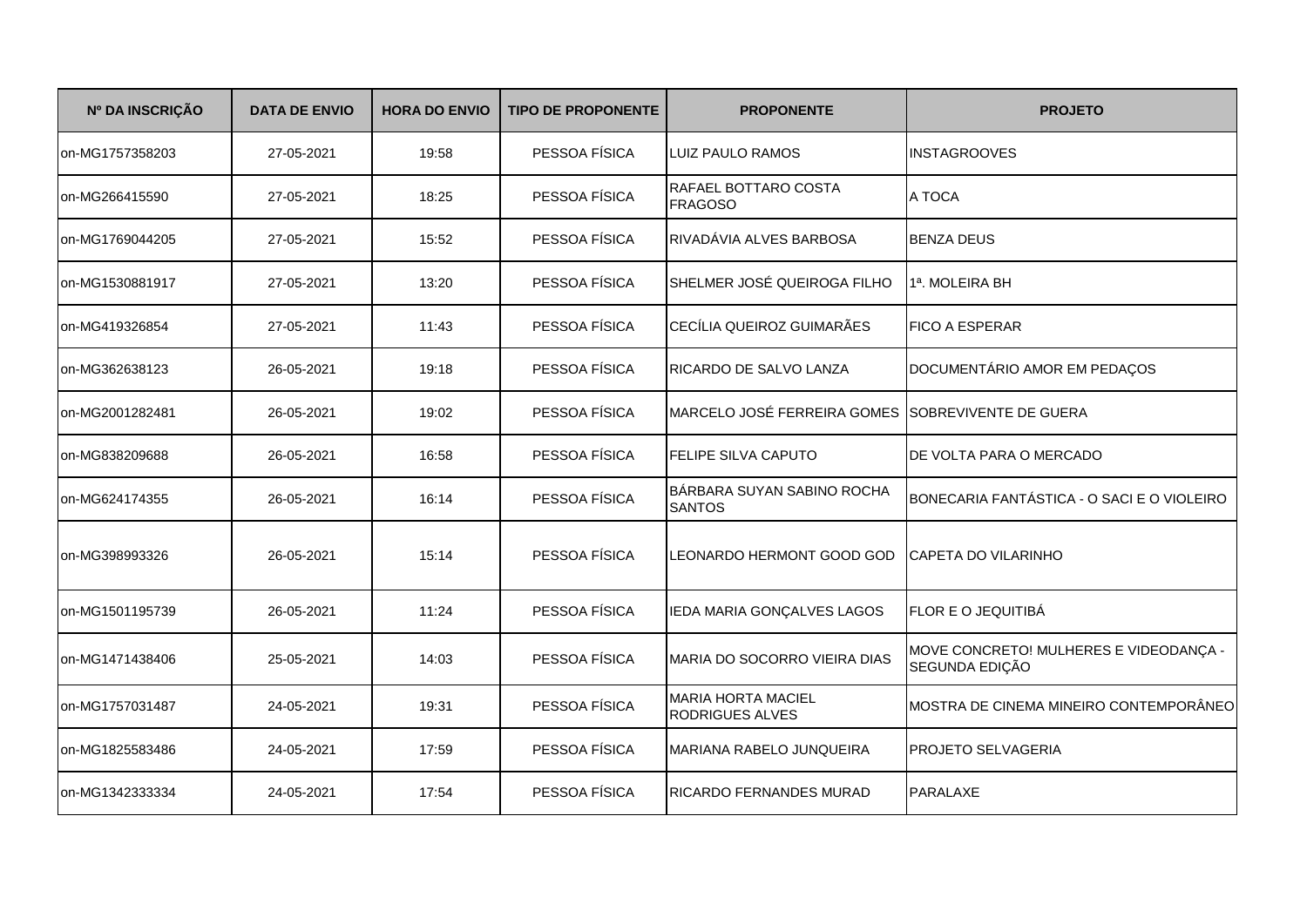| Nº DA INSCRIÇÃO | <b>DATA DE ENVIO</b> | <b>HORA DO ENVIO</b> | <b>TIPO DE PROPONENTE</b>                     | <b>PROPONENTE</b>                                                                                   | <b>PROJETO</b>                                                                  |
|-----------------|----------------------|----------------------|-----------------------------------------------|-----------------------------------------------------------------------------------------------------|---------------------------------------------------------------------------------|
| on-MG65366746   | 24-05-2021           | 11:01                | PESSOA FÍSICA                                 | JACKSON FARIAS TEIXEIRA                                                                             | ALMA DE MÚSICO                                                                  |
| on-MG113595795  | 24-05-2021           | 10:30                | PESSOA FÍSICA                                 | RANGEL SOUSA MOREIRA                                                                                | TRILHAS URBANAS                                                                 |
| on-MG1054542606 | 24-05-2021           | 01:46                | PESSOA FÍSICA                                 | ANTÔNIO CLÁUDIO COSTA VAL DO<br><b>ROSÁRIO</b>                                                      | "O TEMPO - FILME DE CURTA-METRAGEM"                                             |
| on-MG2094672227 | 24-05-2021           | 00:20                | PESSOA FÍSICA                                 | IZABELA BEDNARSKI SALVATO                                                                           | "GUIGO DESBRAVA BH" - UMA AVENTURA DE<br>PÃO DE QUEIJO MÁGICA EM BELO HORIZONTE |
| on-MG745239670  | 23-05-2021           | 10:48                | PESSOA FÍSICA                                 | ANDRÉ LUIZ DE VASCONCELOS<br><b>SILVA</b>                                                           | SUBLEITURAURBANA 2021                                                           |
| on-MG760421260  | 23-05-2021           | 00:44                | PESSOA FÍSICA                                 | <b>ISABELA ALVES COSTA</b>                                                                          | "NAS BORDAS DA CONTORNO"                                                        |
| on-MG1502021417 | 21-05-2021           | 15:04                | PESSOA FÍSICA                                 | CARINA ALESSANDRA VON<br><b>BISMARCK</b>                                                            | <b>CINE GROWLER</b>                                                             |
| on-MG1522891080 | 20-05-2021           | 14:21                | PESSOA FÍSICA                                 | KELLEN AUXILIADORA PEREIRA                                                                          | ZÉ PICOLÉ E O TERRÍVEL MONSTRO                                                  |
| on-MG1507725739 | 19-05-2021           | 16:46                | PESSOA FÍSICA                                 | BERNARDO DE ALMEIDA RIBEIRO<br><b>SILVINO</b>                                                       | <b>INA BALSA DAS ALMAS</b>                                                      |
| on-MG1474907551 | 16-05-2021           | 18:56                | PESSOA FÍSICA                                 | ODERVAL RODRIGUES DE<br><b>OLIVEIRA JUNIOR</b>                                                      | MOSTRA NOITE DE CINEMA - 7ª EDIÇÃO                                              |
| on-MG675620396  | 11-05-2021           | 21:13                | PESSOA FÍSICA                                 | ANA CLARA CALDEIRA DE<br><b>CARVALHO</b>                                                            | <b>VINHO DERRAMADO</b>                                                          |
| on-MG1123880916 | 03-05-2021           | 15:05                | PESSOA FÍSICA                                 | <b>VALERIA PIRES DA SILVA</b>                                                                       | TO DE OLHO                                                                      |
| on-MG1205667814 | 31-05-2021           | 16:58                | PESSOA JURÍDICA SEM<br><b>FINS LUCRATIVOS</b> | <b>INSTITUTO HUMBERTO MAURO</b>                                                                     | HISTÓRIA DO CINEMA MINEIRO                                                      |
| on-MG89611417   | 31-05-2021           | 16:57                | <b>FINS LUCRATIVOS</b>                        | PESSOA JURÍDICA SEM NECUP - NÚCLEO DE ESTUDOS DE PRODUÇÃO E LANÇAMENTO DO<br><b>CULTURA POPULAR</b> | DOCUMENTÁRIO "REGALO DE CUBA"                                                   |
| on-MG1302922755 | 31-05-2021           | 15:48                | PESSOA JURÍDICA SEM<br><b>FINS LUCRATIVOS</b> | ASSOCIAÇÃO FILME DE RUA                                                                             | ESPAÇO CULTURAL FILME DE RUA<br>(MANUTENÇÃO E PROGRAMAÇÃO)                      |